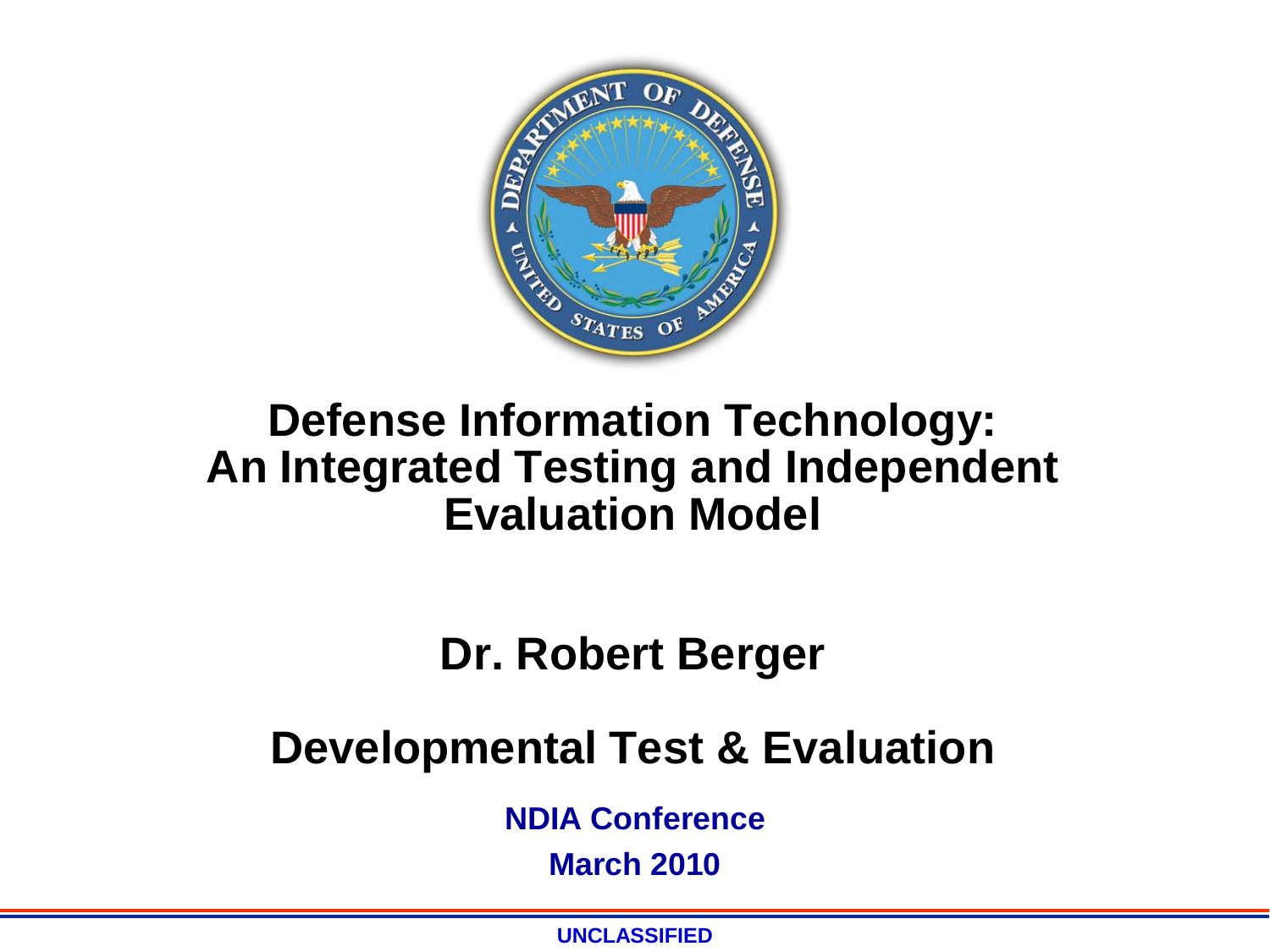

**"**





Defense Science Board: DoD Policies and Procedures for the Acquisition of Information Technology, March 2009

**"An analysis of 32 major automated information system acquisitions… the average time to deliver an initial program capability is 91 months"…**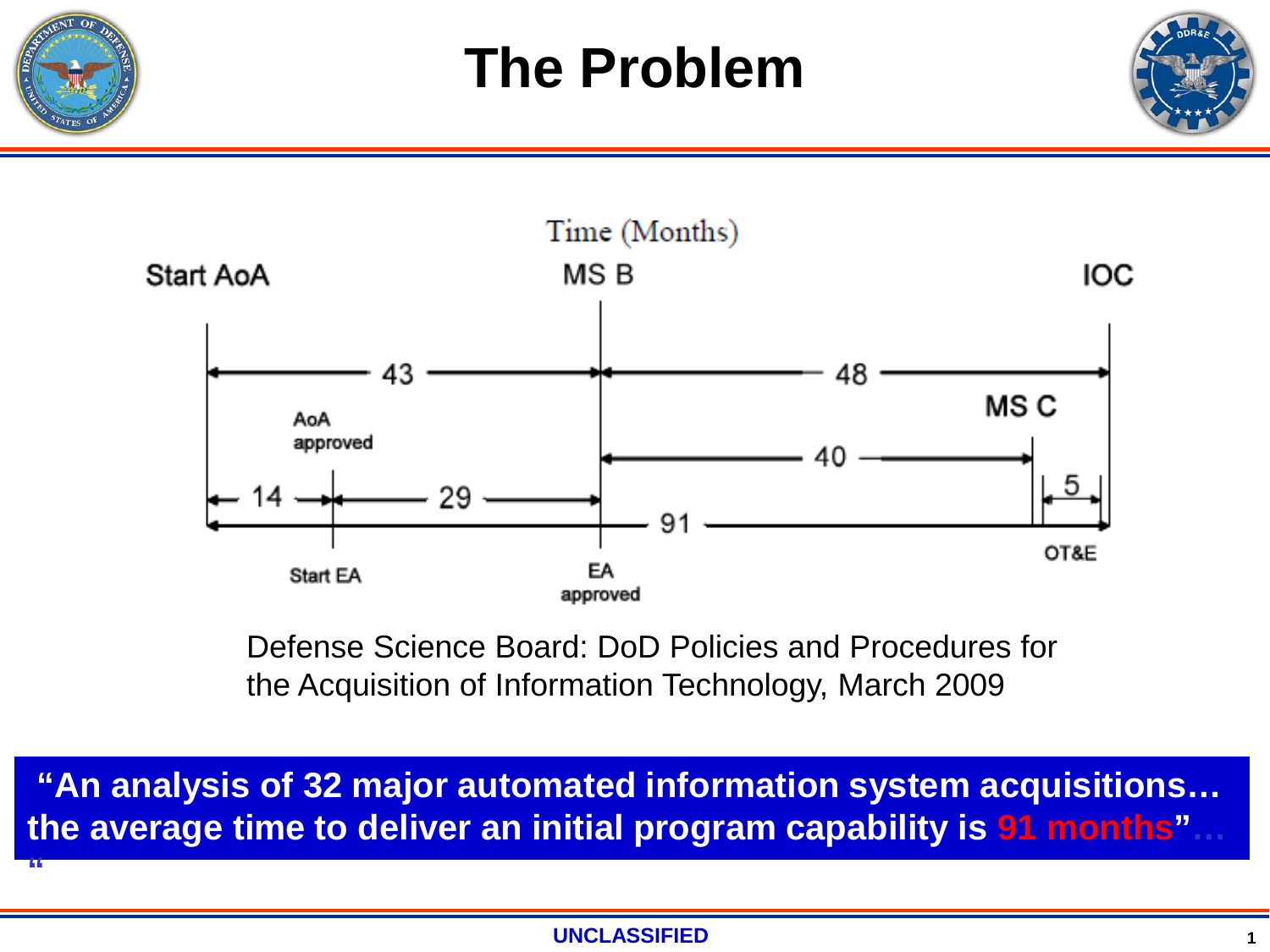

## **Current Acquisition Model**



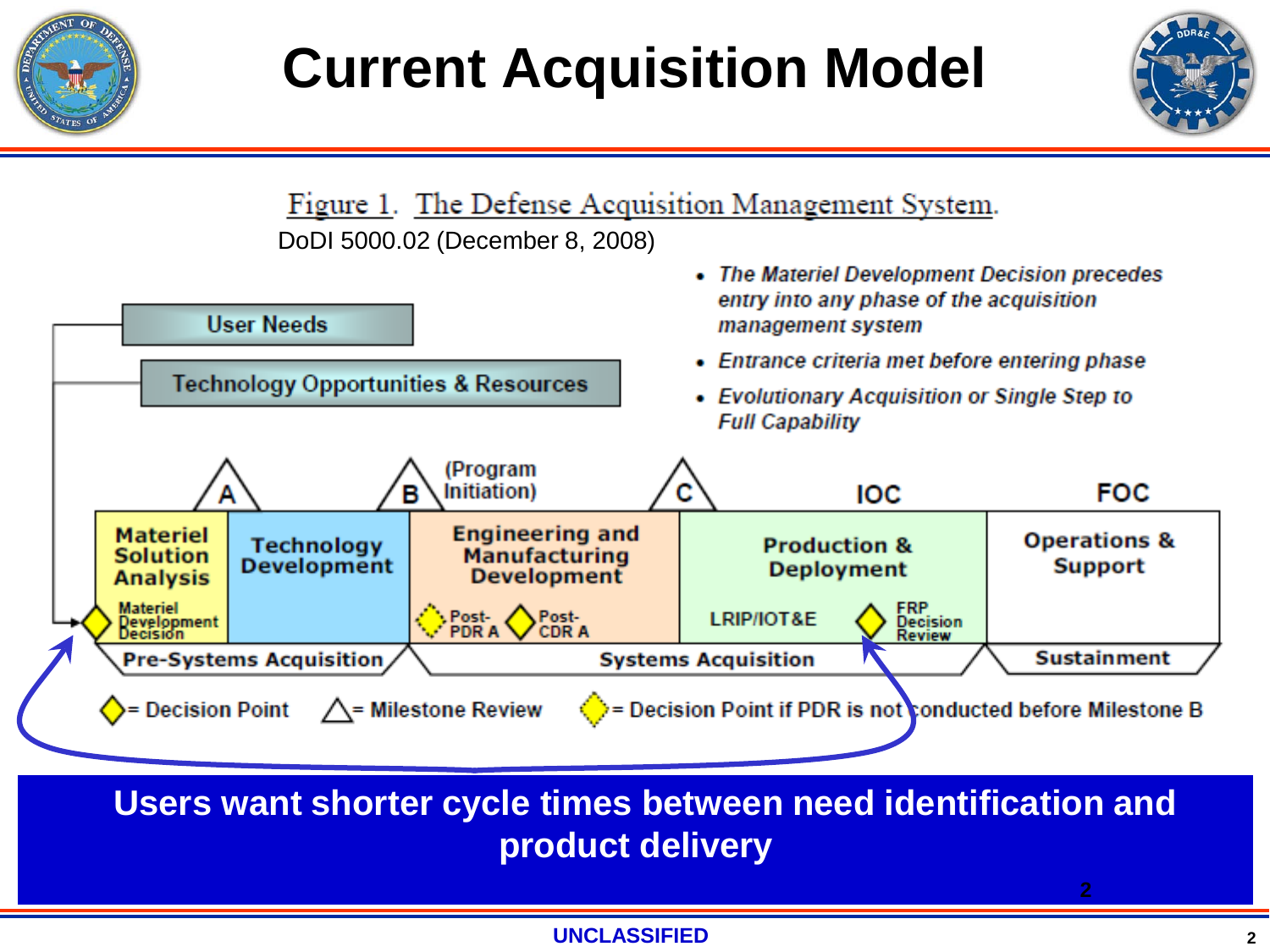# **DSB-proposed IT Acquisition Model**





**Continuous Technology/Requirements Development & Maturation** 

Defense Science Board: DoD Policies and Procedures for the Acquisition of Information Technology, March 2009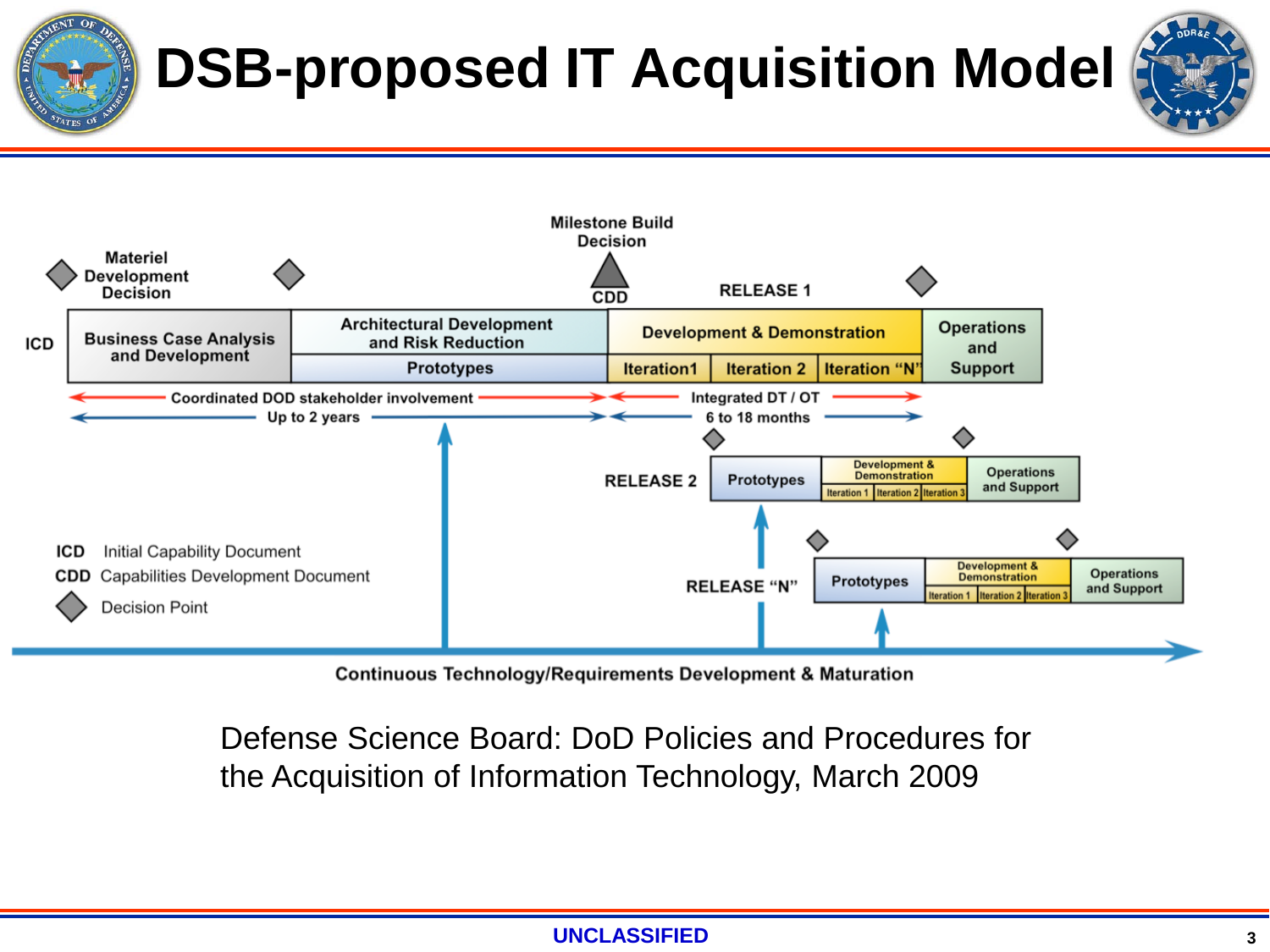## **DSB-proposed IT Acquisition Model**





DSB model based on successful commercial practices:

- Rapid, delivery of initial capability in ~12 months or less – Current T&E processes will not support IOC in 12 months or less
- Multiple rapidly executed increments of capability
- Capabilities are sub-divided into multiple increments
- Tested and deployable if deemed suitable and survivable
- "Integrated DT/OT"

Defense Science Board: DoD Policies and Procedures for the Acquisition of Information Technology, March 2009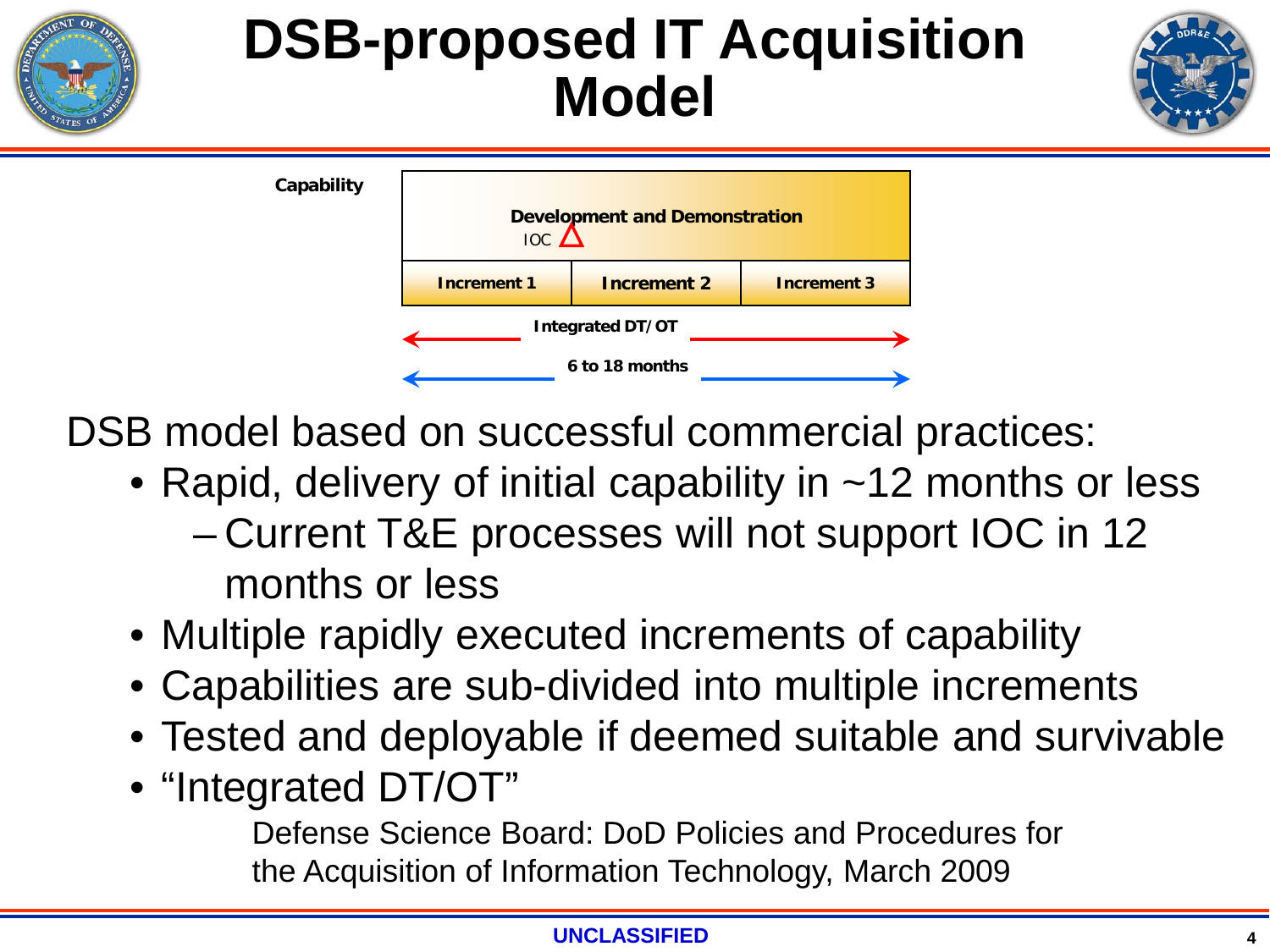



- **"The goal of integrated testing is to conduct a seamless test program that produces credible qualitative and quantitative data useful to all evaluators, and to address developmental, sustainment, and operational issues."**
- **"Integrated testing allows for the collaborative planning of test events, where a single test point or mission can provide data to satisfy multiple objectives, without compromising the test objectives of participating test organizations."**

*From Interim Defense Acquisition Guide (DAG), 15 June 2009*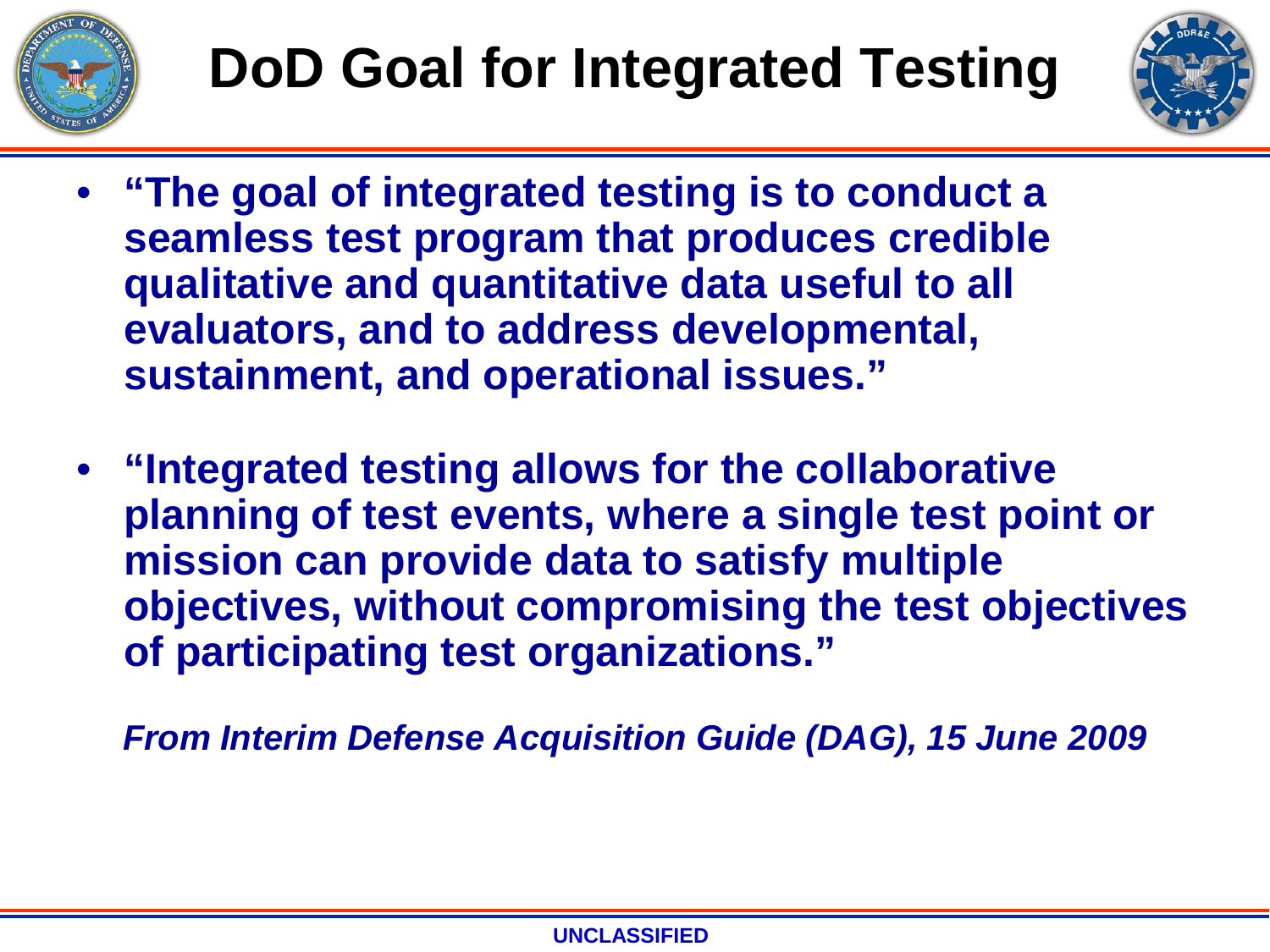



- **The way ahead:**
	- Establish a T&E WIPT and an Integrated Test Team (ITT)
		- Design an Integrated Testing and Independent Evaluation Model based on the program's Acquisition Category (ACAT), System Development Life Cycle (SDLC) phase, and assessed risk
		- Initiate innovative approaches to T&E
		- Develop an inclusiveness across the T&E continuum
		- Implement significant changes to the current T&E process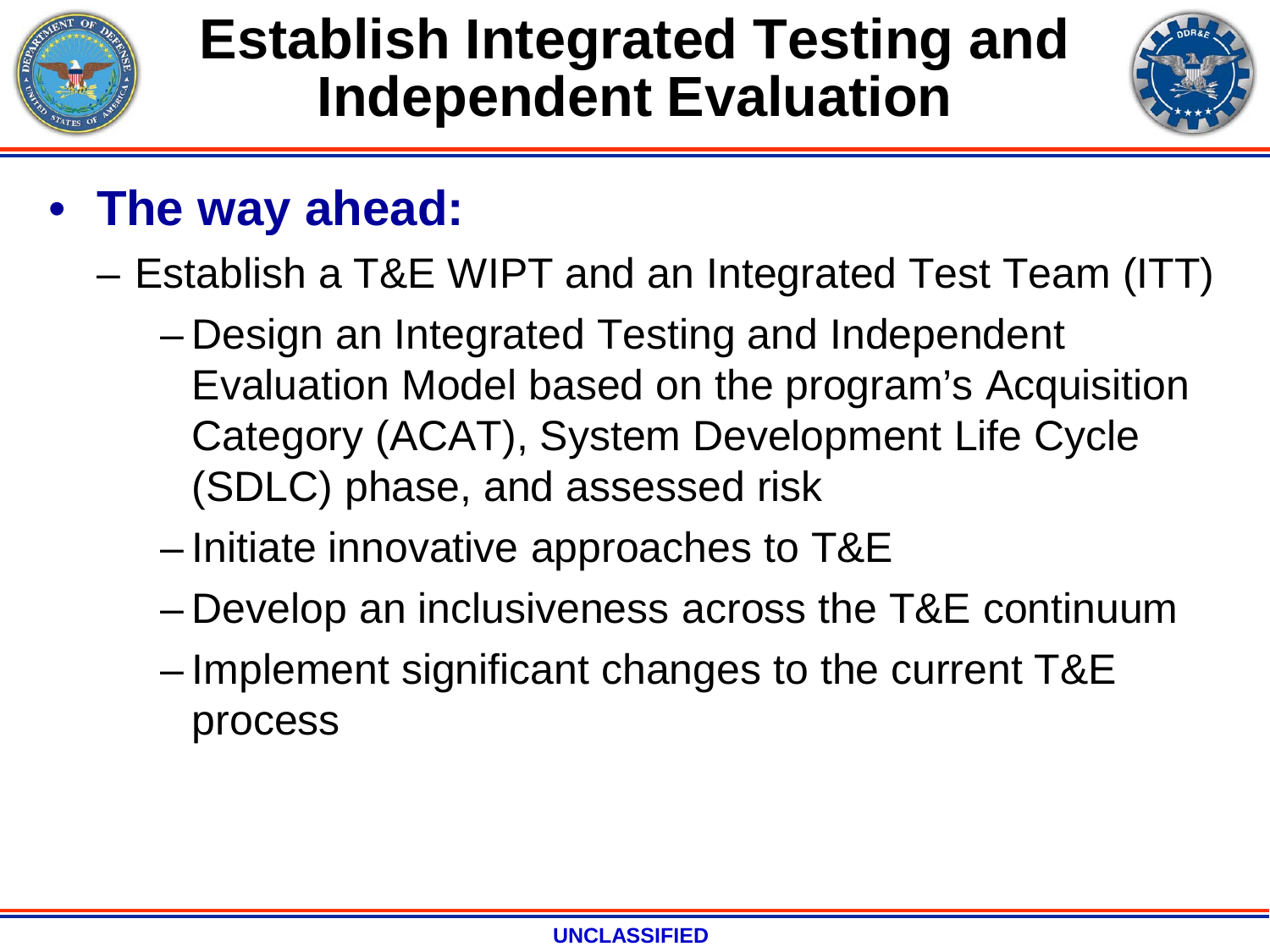



- **Establish T&E WIPT and ITT charters to define roles and responsibilities of participating members:**
	- Developmental Test & Evaluation (DT&E)
	- Operational Test & Evaluation (OT&E)
	- Information Assurance (IA)
	- Interoperability (IOP)
	- Functional Proponent (FP)
	- –Program Management Office (PMO)
		- − System Engineering (SE)
		- − Configuration Management (CM)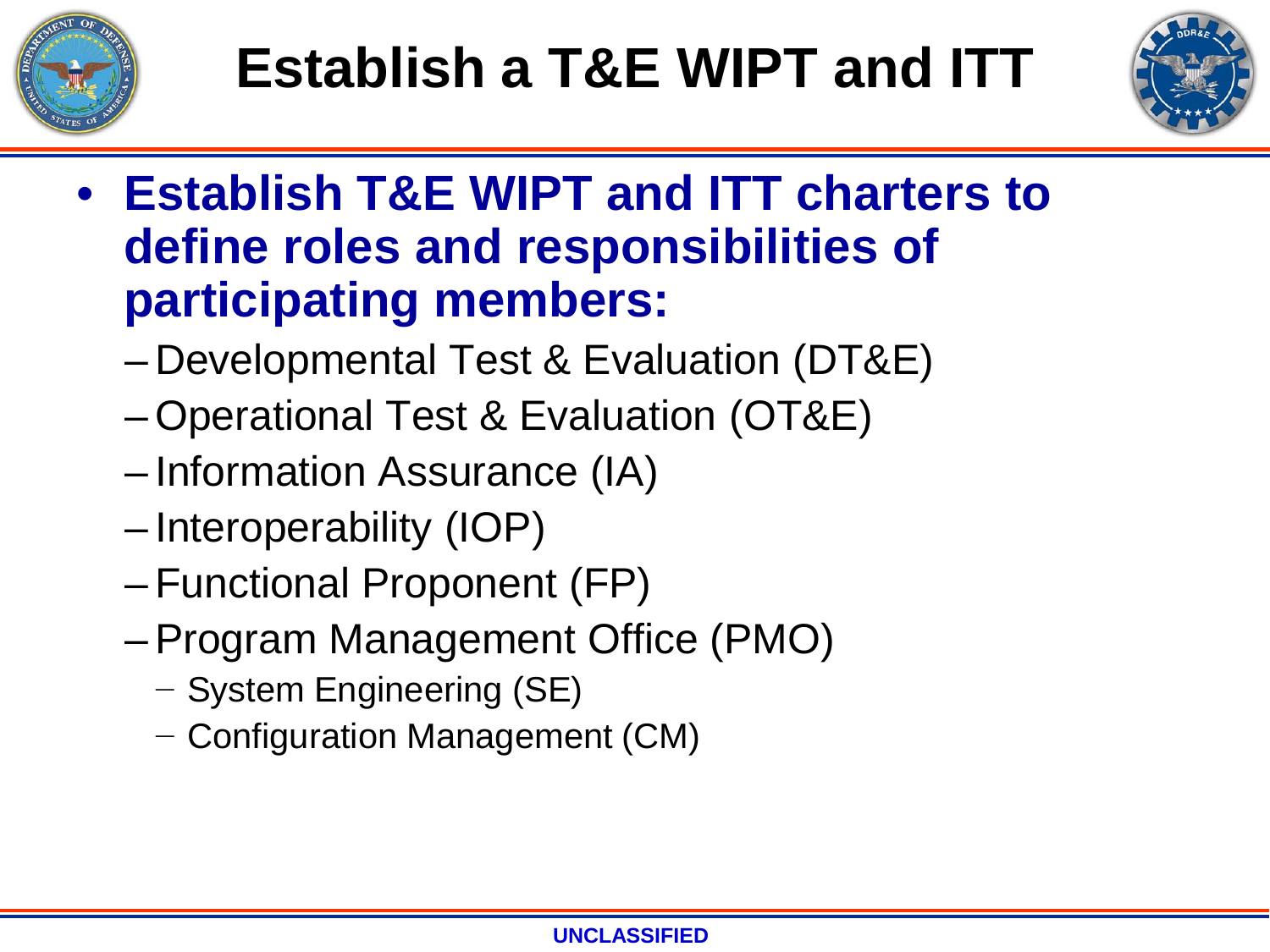

## **An Integrated Test and Independent Evaluation Model**



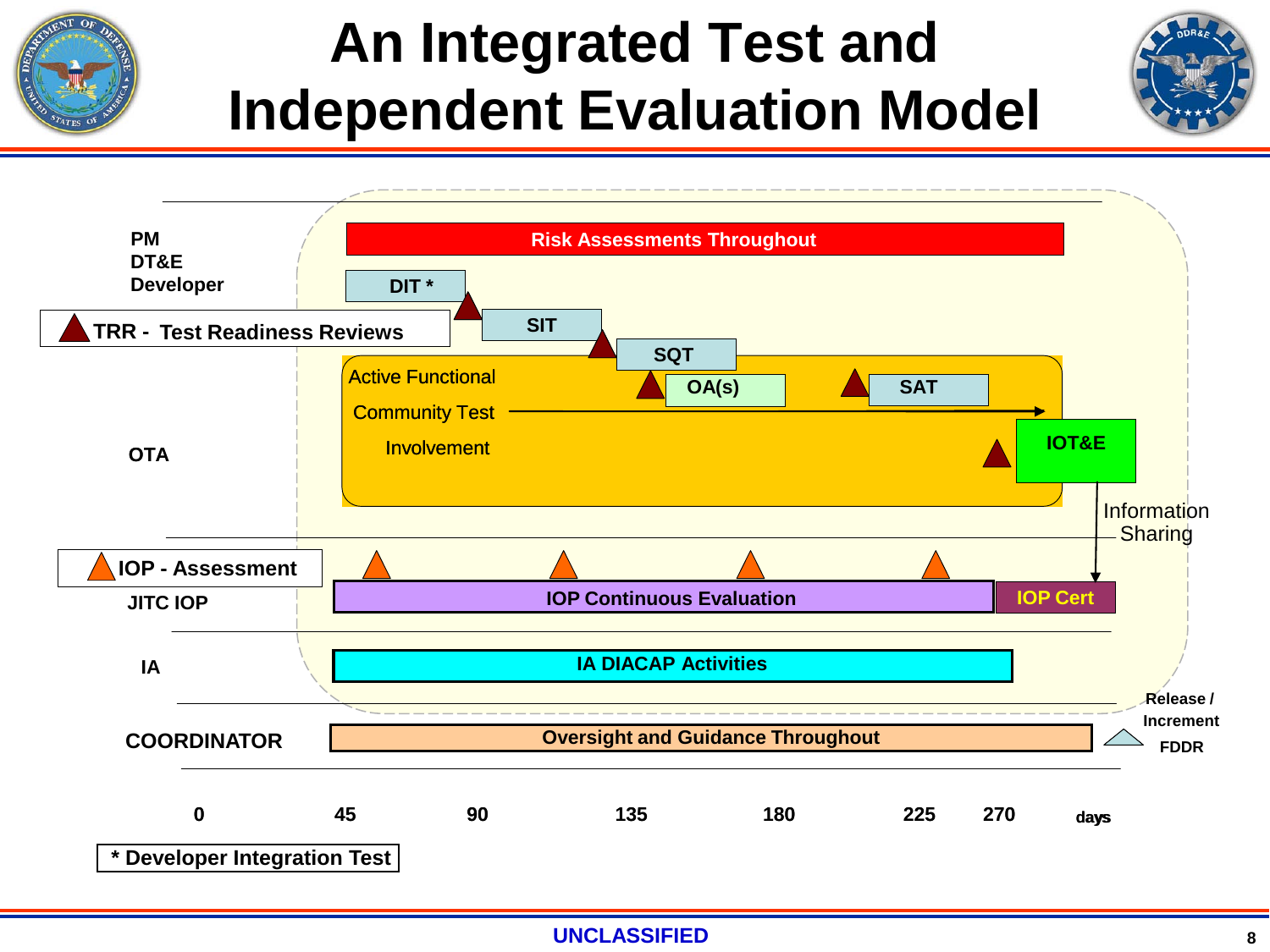

## **Integrated Test and Independent Evaluation Model Example**



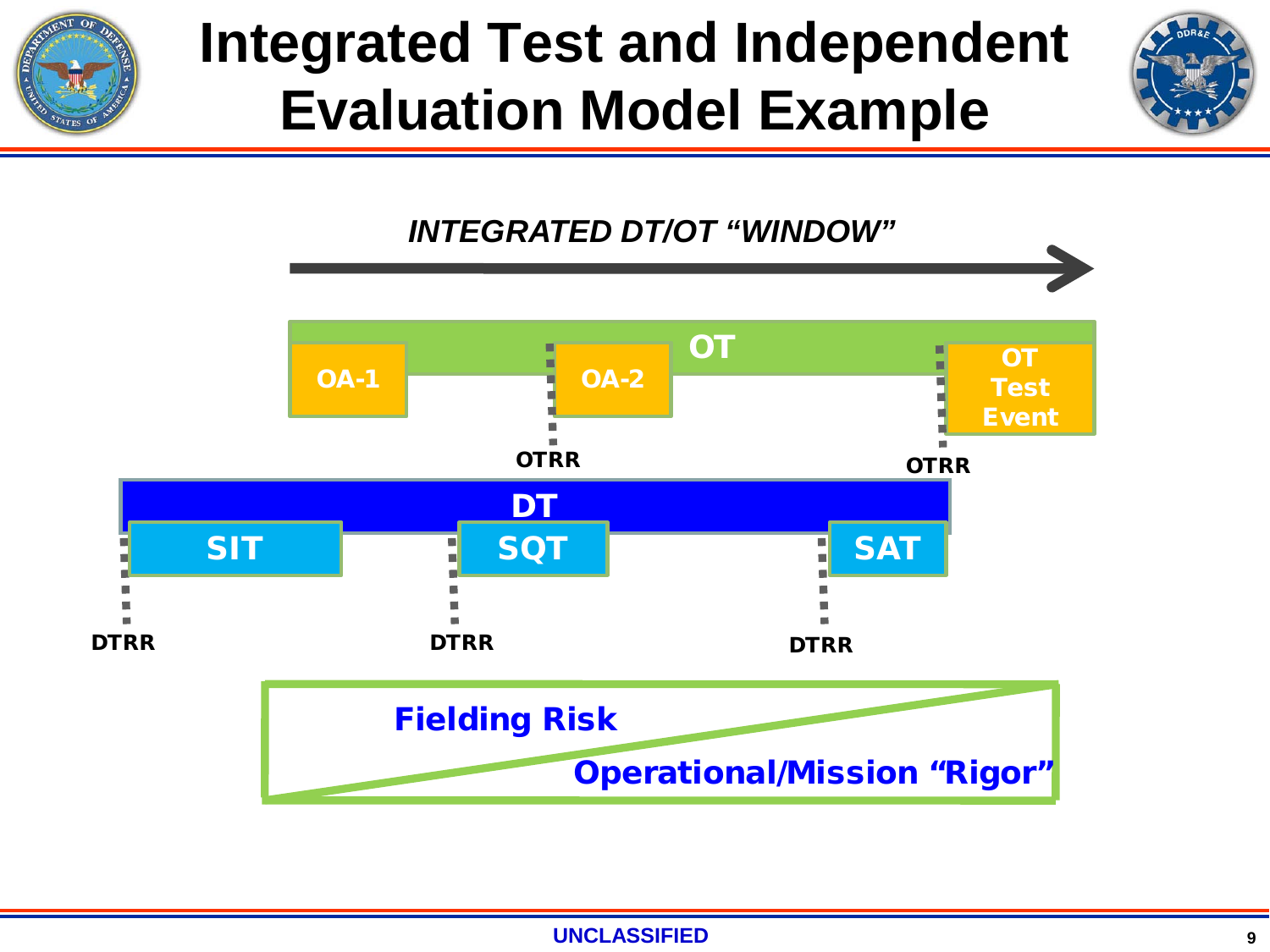



### • **Establish a chartered T&E WIPT and ITT**

– Include chairs, membership, roles, responsibilities, authorities, how often the charters be updated, and how often the T&E WIPT and ITT meet

### • **Define T&E events that are event-driven**

- All events must contain action lists that are characterized by entrance and exit criteria
- **Define risk management approaches and evaluation methods to govern the intensity of test events, to include when to do performance testing following small and large releases**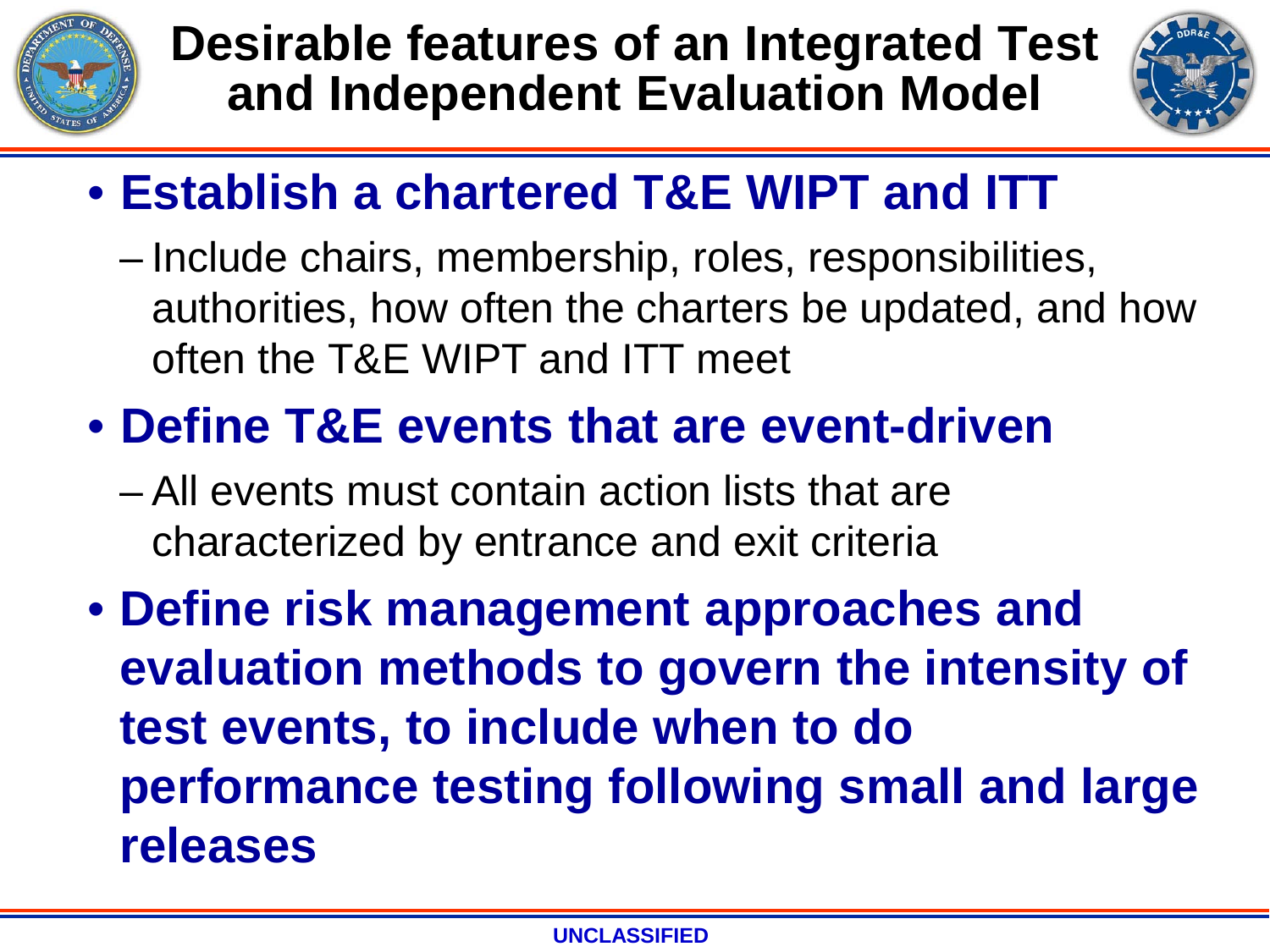



- **Establish integrated testing strategies based on risk assessments and capability definitions**
	- Existing OSD policy supports risk-based T&E, to include support for T&E envisioned for rapid or agile IT acquisitions
		- − Examples are DOT&E Guidelines for OT&E of Software Intensive Systems, IA, and Net Ready Key Performance Parameter (NR-KPP)
	- However, significant reengineering, reorganization, and resourcing at the DoD Component level is needed to fully implement rapid or agile IT T&E across the enterprise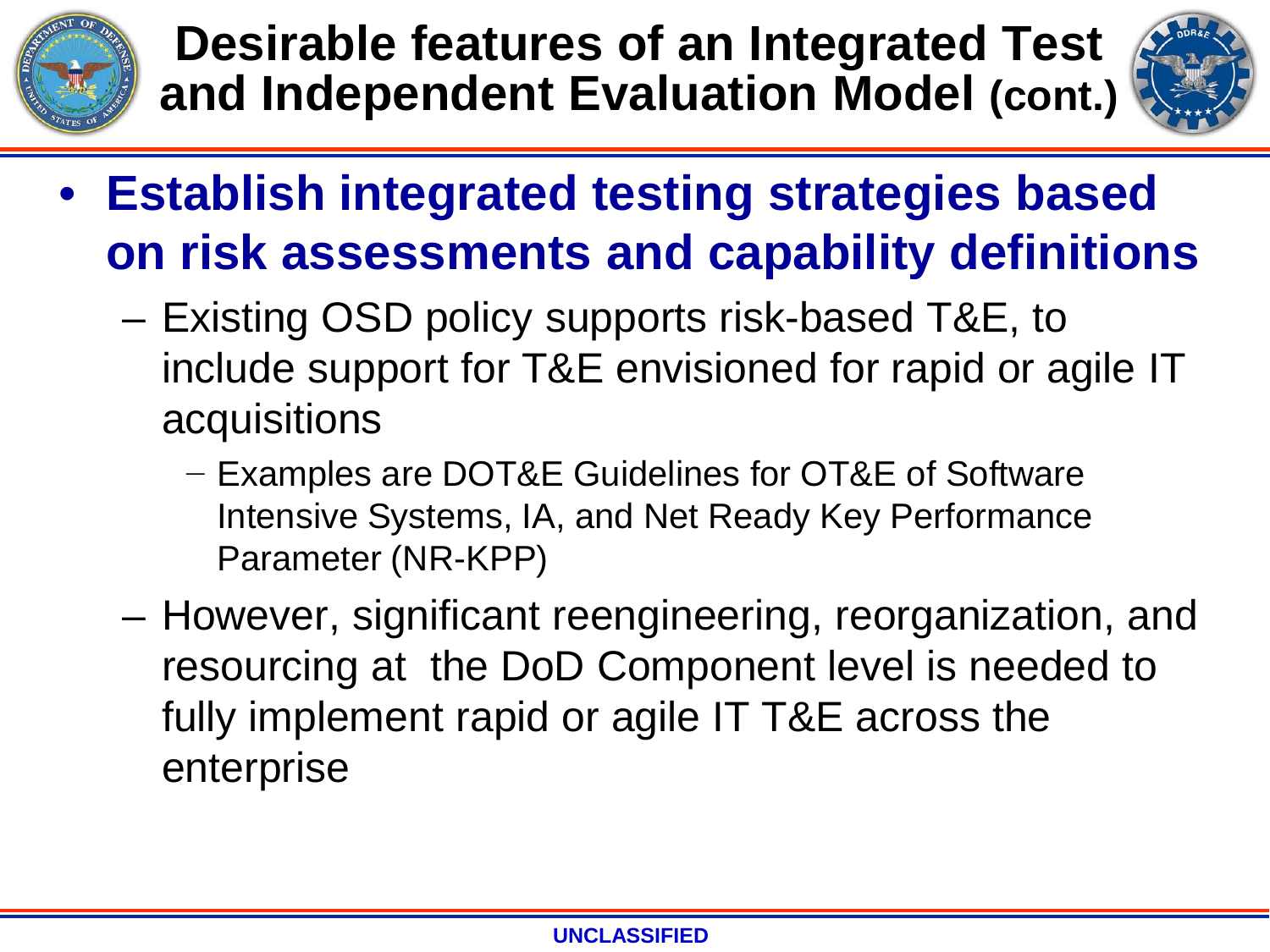



- − Scalable, repeatable, rigorous T&E processes are required that are aligned to the assessed risk-based levels of testing for agile IT cycle times
- − Establishment of DoD Component Responsible Test Organizations (RTOs) needed to provide sufficient agile IT T&E expertise
- − Investment in tools required to support agile T&E planning, management, execution, reporting, and oversight efforts across the enterprise
	- Examples include information portals, automated test tools, and workflow management tools, that are accessible to the cognizant T&E enterprise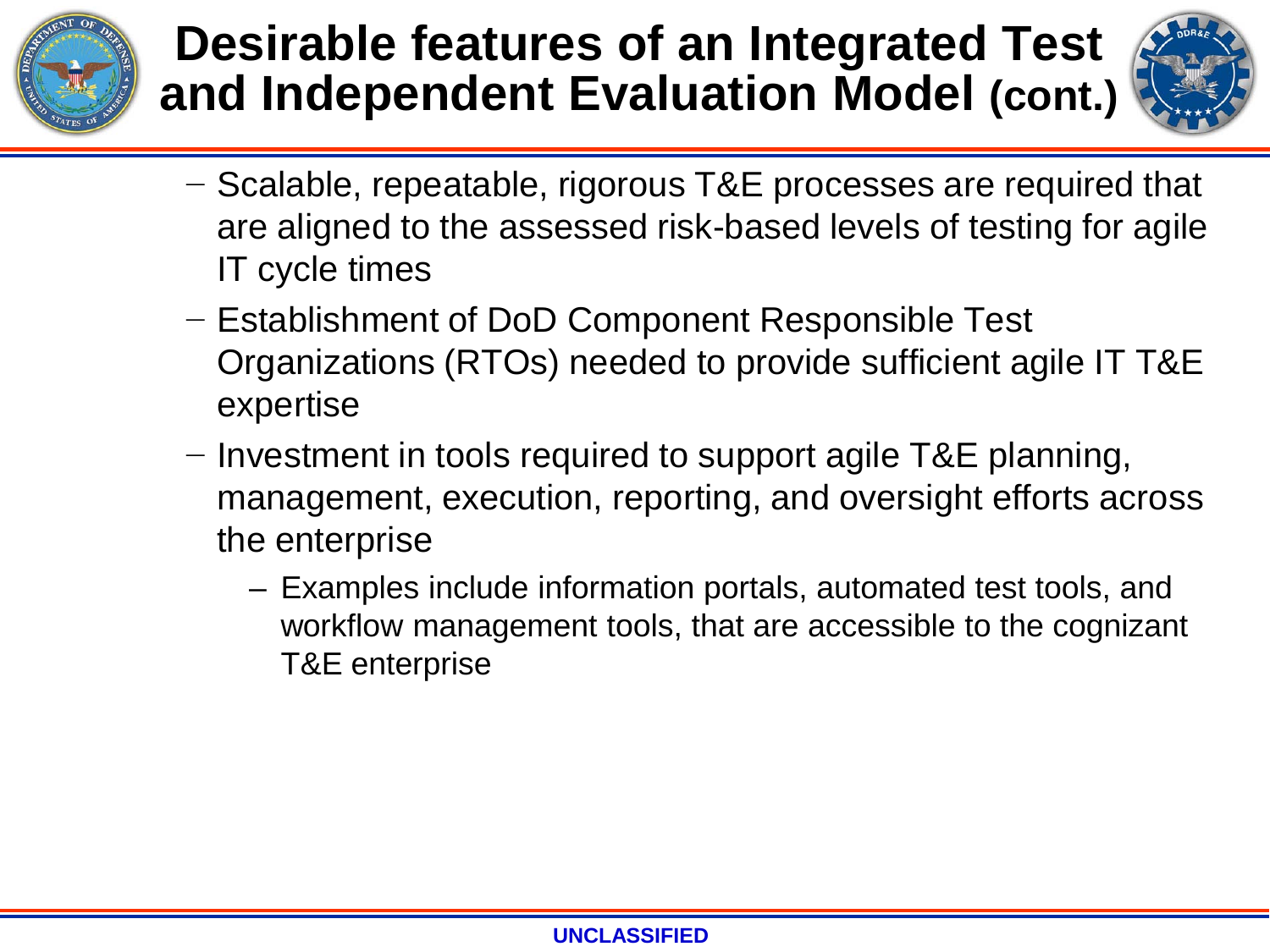



- **Define the test program's data management strategy**
	- What data elements need to be collected as well as when, and why they are needed
	- What tools are being used to share and leverage data amongst all T&E activities and organizations
- **Metrics, data sources, and collection methods that are measurable, aggressive yet realistic**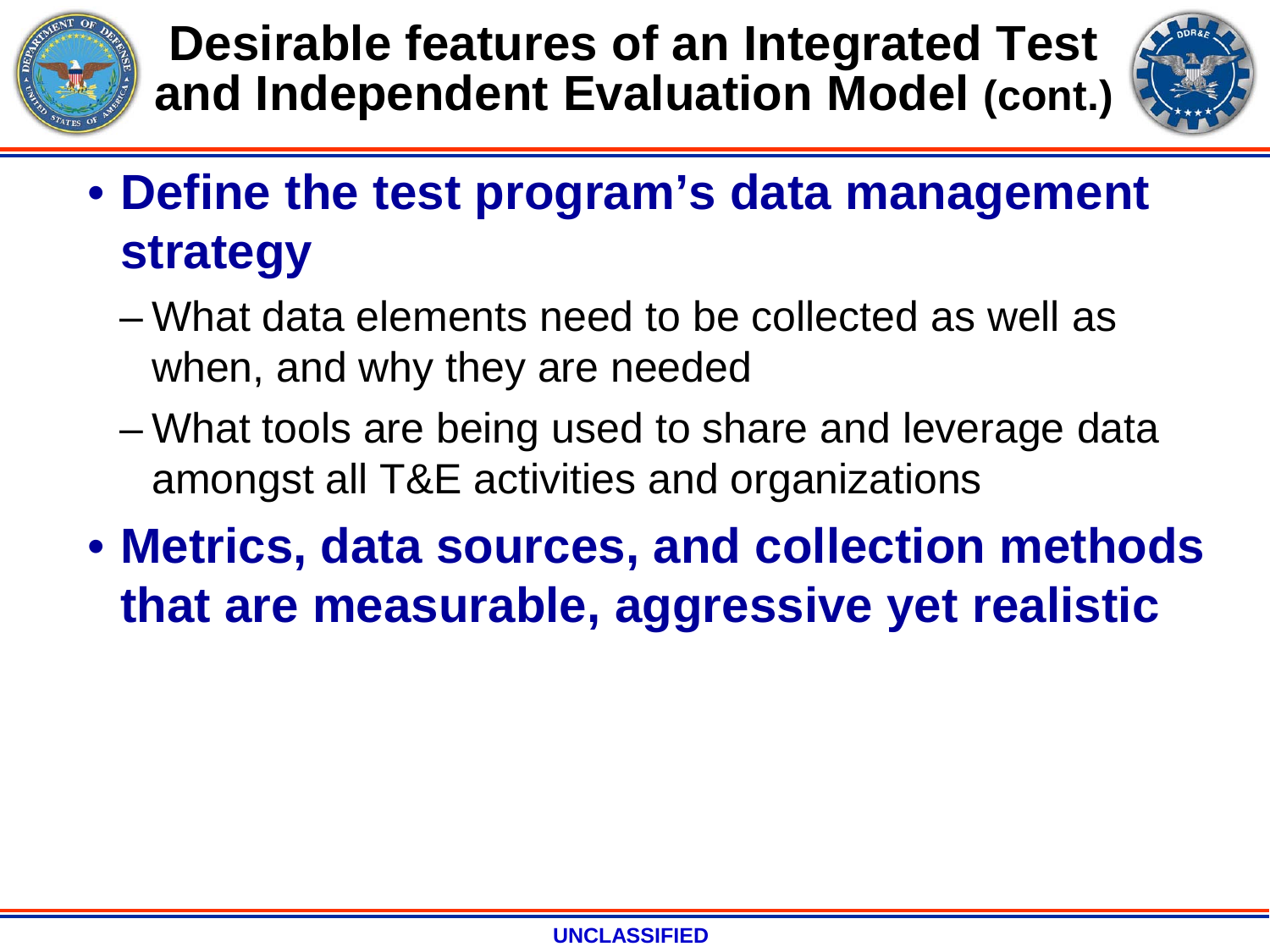



## • **Product processes and product templates**

- Briefing guides
- Test plan
- Report guides
- RFP verbiage
- Tool kits

## • **T&E budgeting driven by rules of thumb:**

– Historical data and test category of Work Breakdown Structure elements, i.e., custom development, modified and/or existing COTS and/or GOTS development, and/or integration effort

### • **Establish detailed lists of documentation required to support T&E planning/execution**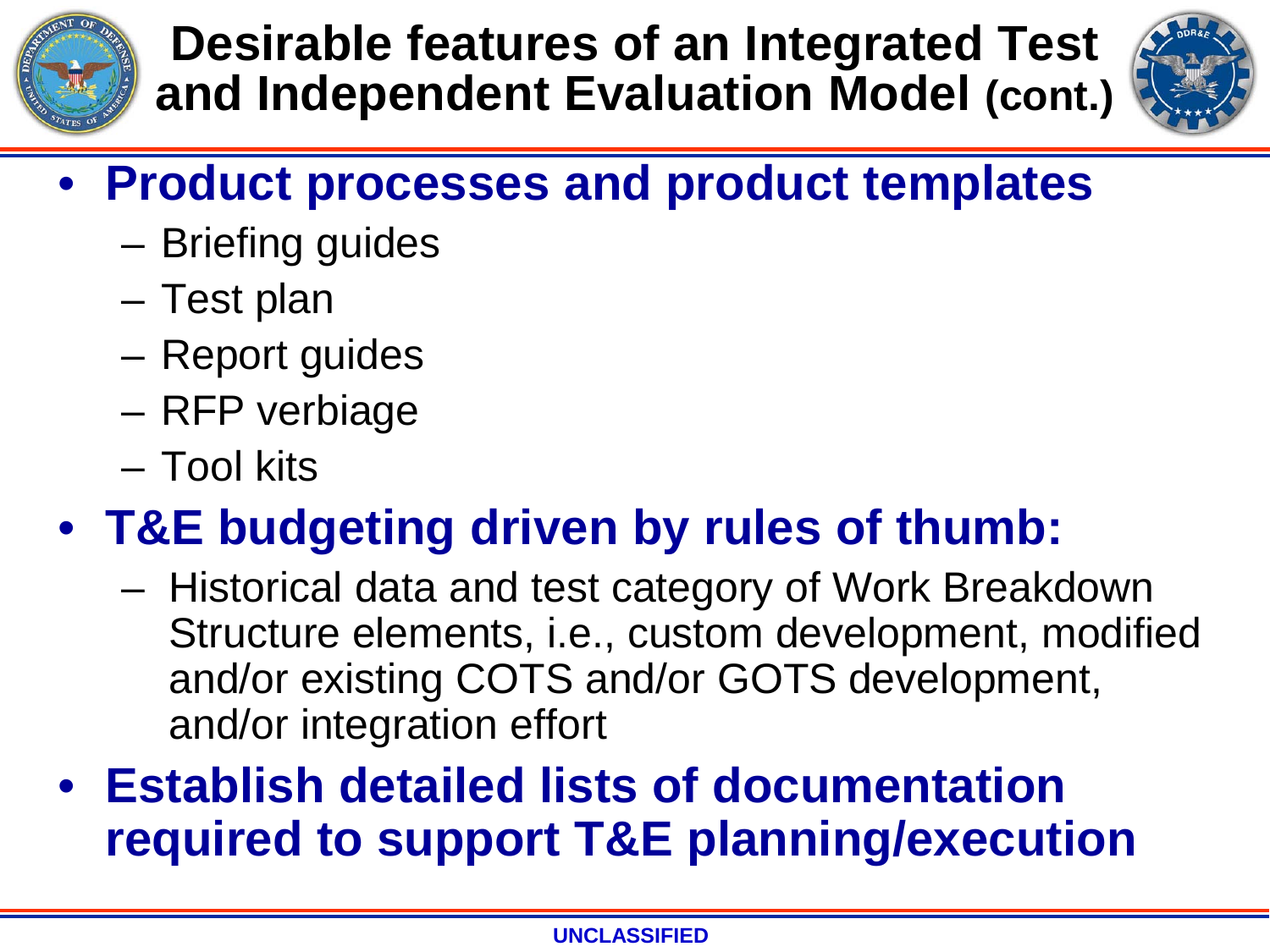

**Integrated Testing and Independent Evaluation Model should focus on Critical Risk Areas**





- **\* Enhanced Business Rules**
- **\*\* ERP example**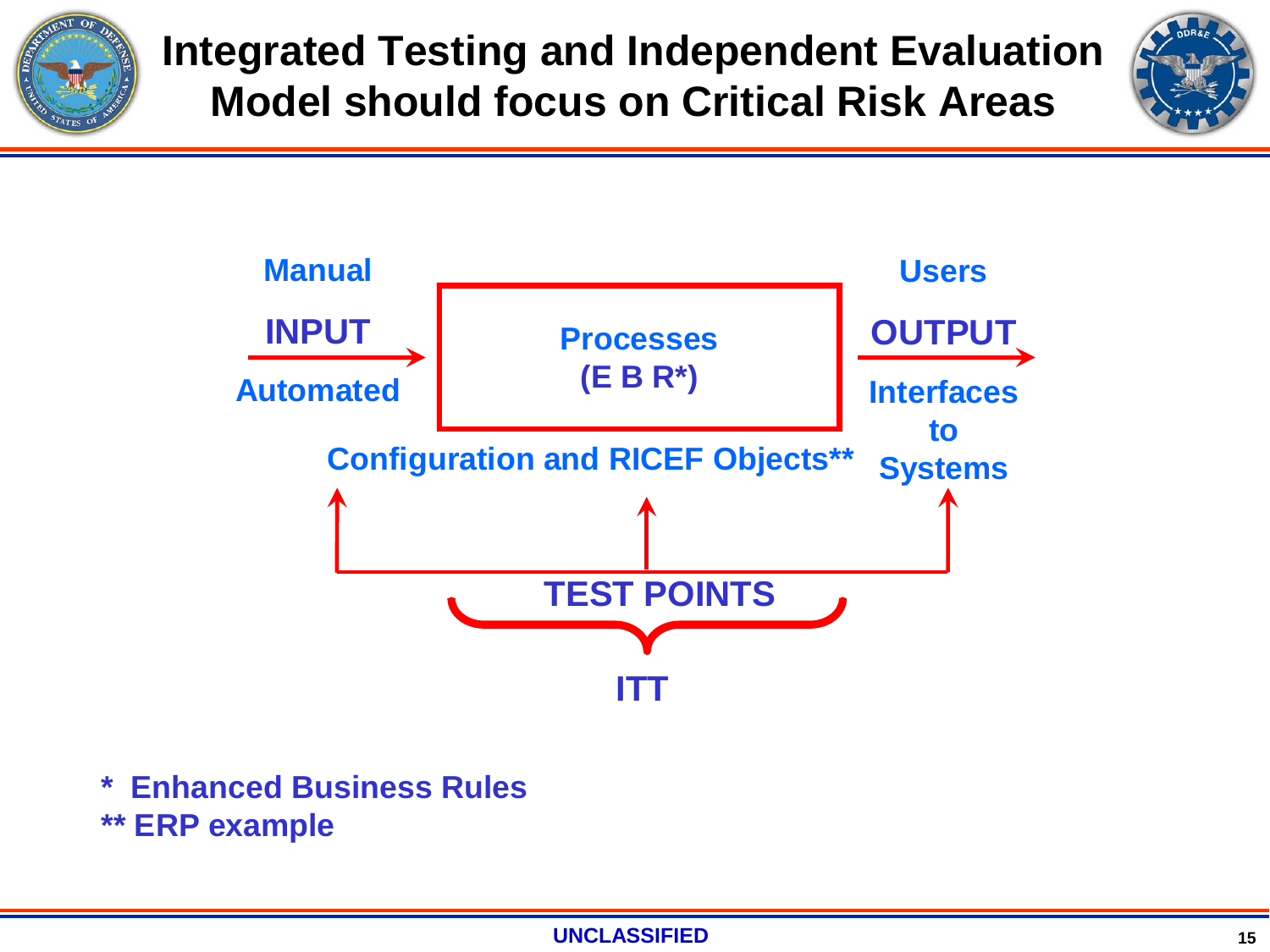



• **"Once the COIs and tasks/subtasks are understood, the Critical Technical Parameters, Measures of Effectiveness, and Measures of Suitability can be developed and presented in the Evaluation Framework, thus ensuring direct traceability and linkage of system characteristics, key performance parameters/key system attributes, specifications, and user requirements, to a mission or missions. Such a structured approach also ensures that all test activities are necessary, duplication is eliminated, and that no areas are missing in the overall T&E effort"** 

*From Interim Defense Acquisition Guide (DAG), 15 June 2009*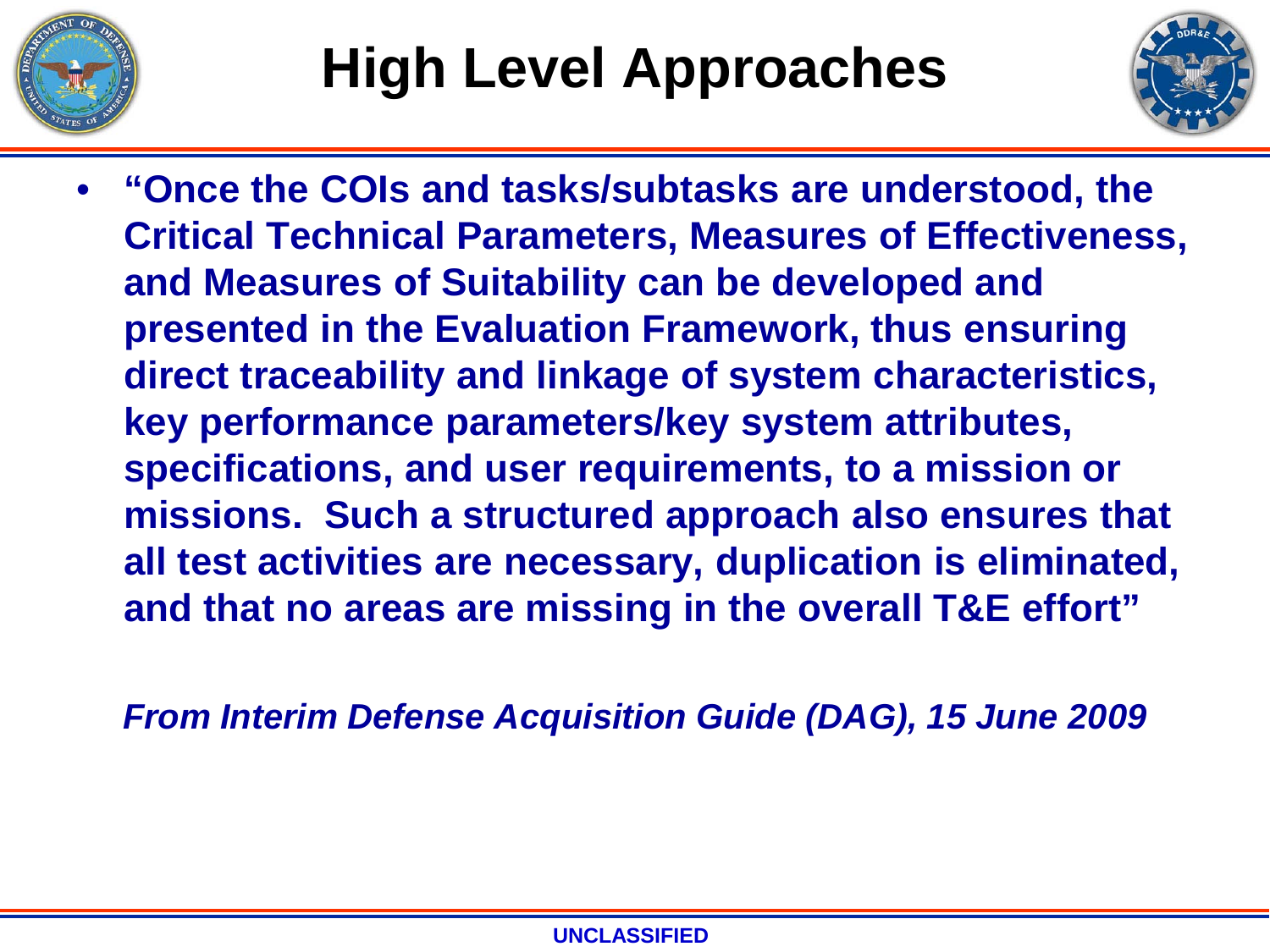



- **"One method used to develop integrated testing is to perform a mission analysis by decomposing the Critical Operational Issues (COIs) into tasks and subtasks"**
- **"Breaking the COIs into tasks and subtasks will ensure system designers, developmental testers, operational testers and user representative are all in agreement concerning the missions, tasks, and defined capabilities"**

*From Interim Defense Acquisition Guide (DAG), 15 June 2009*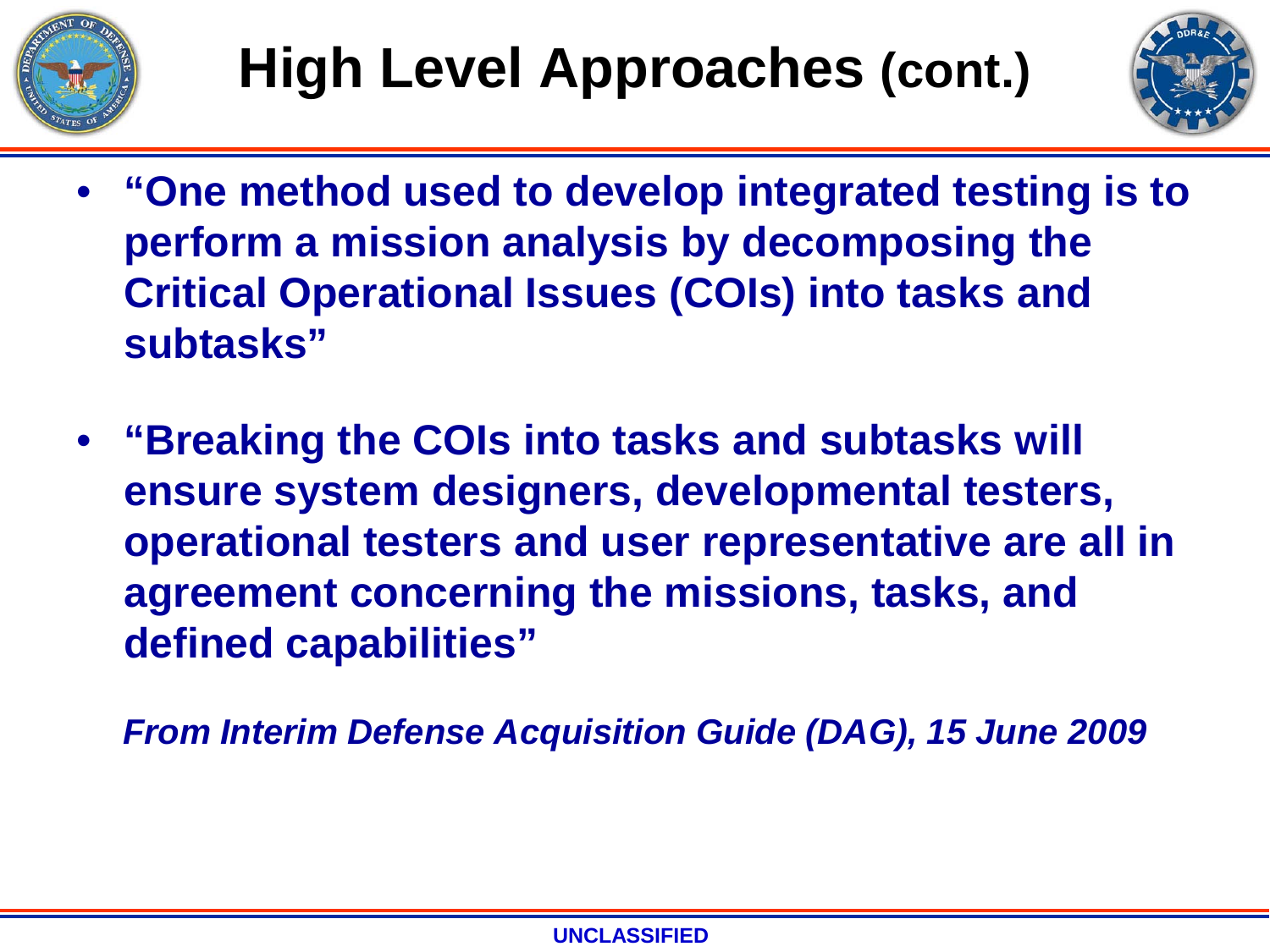

## **Independent Evaluation Framework**



| $ COI $ COIC $ $ MOE/ $ $ KPP/ $ $ CTP $ $ IA $ $ IOP $ $ |            |  | <b>Test</b> | <b>Test</b>  | <b>Test</b>       |
|-----------------------------------------------------------|------------|--|-------------|--------------|-------------------|
| $ ({\mathsf{Army}}) $ MOS                                 | <b>SPP</b> |  | <b>Case</b> | <b>Event</b> | <b>Limitation</b> |
|                                                           |            |  |             |              |                   |
|                                                           |            |  |             |              |                   |
|                                                           |            |  |             |              |                   |
|                                                           |            |  |             |              |                   |
|                                                           |            |  |             |              |                   |
|                                                           |            |  |             |              |                   |
|                                                           |            |  |             |              |                   |
|                                                           |            |  |             |              |                   |
|                                                           |            |  |             |              |                   |
|                                                           |            |  |             |              |                   |
|                                                           |            |  |             |              |                   |
|                                                           |            |  |             |              |                   |
|                                                           |            |  |             |              |                   |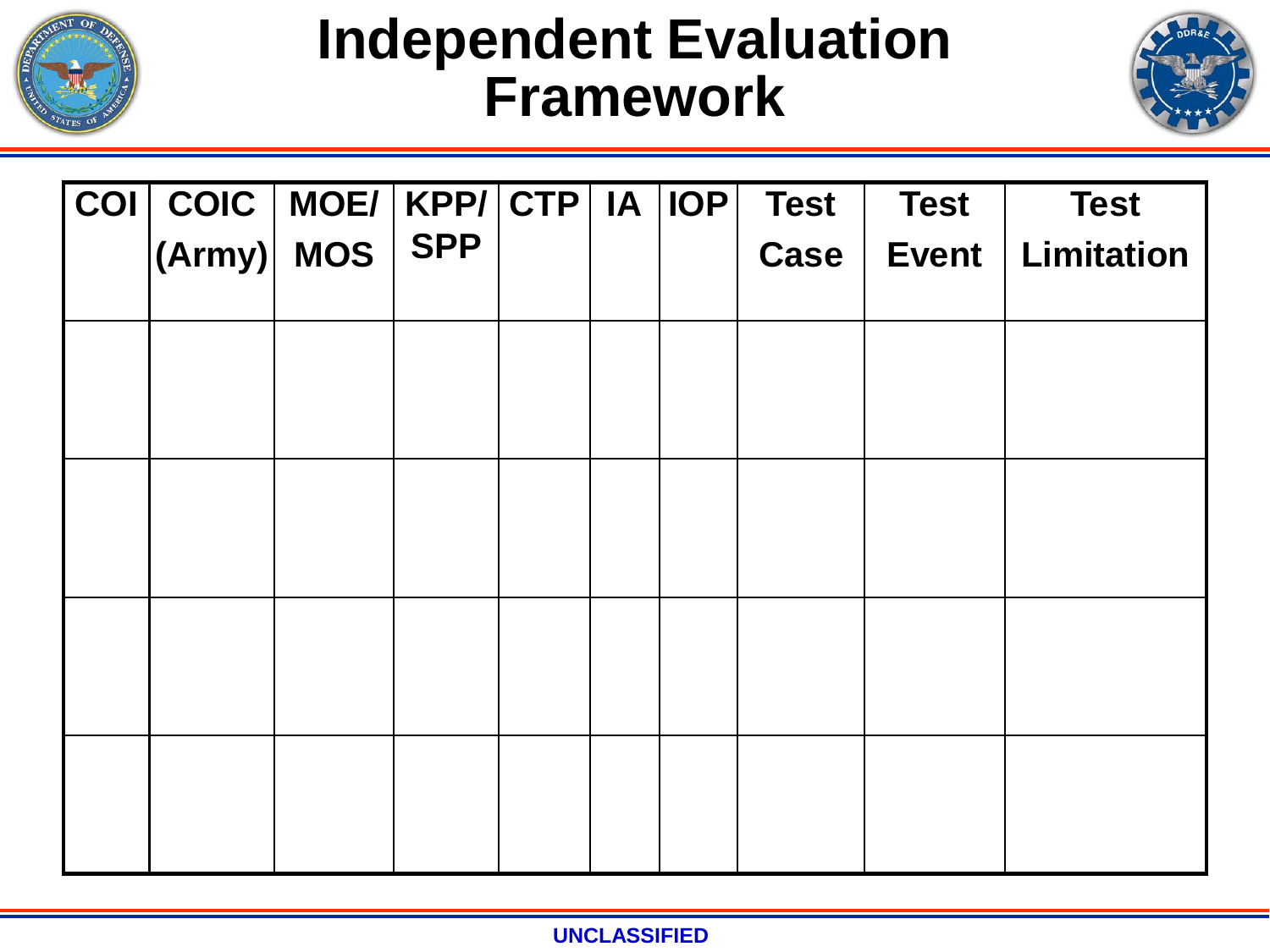

## **Summary**



- **Integrated Testing and Independent Evaluation Model success is based on active support and resourcing of all agencies**
	- Needed to:
		- − Be responsive to rapid, iterative development and evolving requirements/priorities
		- − Provide testing that is appropriate to the identified level of program risk and is capability based
		- − Facilitate T&E planning, execution, and reporting timeframes that accommodate the rapid deployment strategy, e.g., using automated test tools
		- − Identify and commit users to early participation
- **Additional analysis is needed to determine if changes are required to Title 10 and DoDI 5000.02 to facilitate seamless and more efficient integrated testing**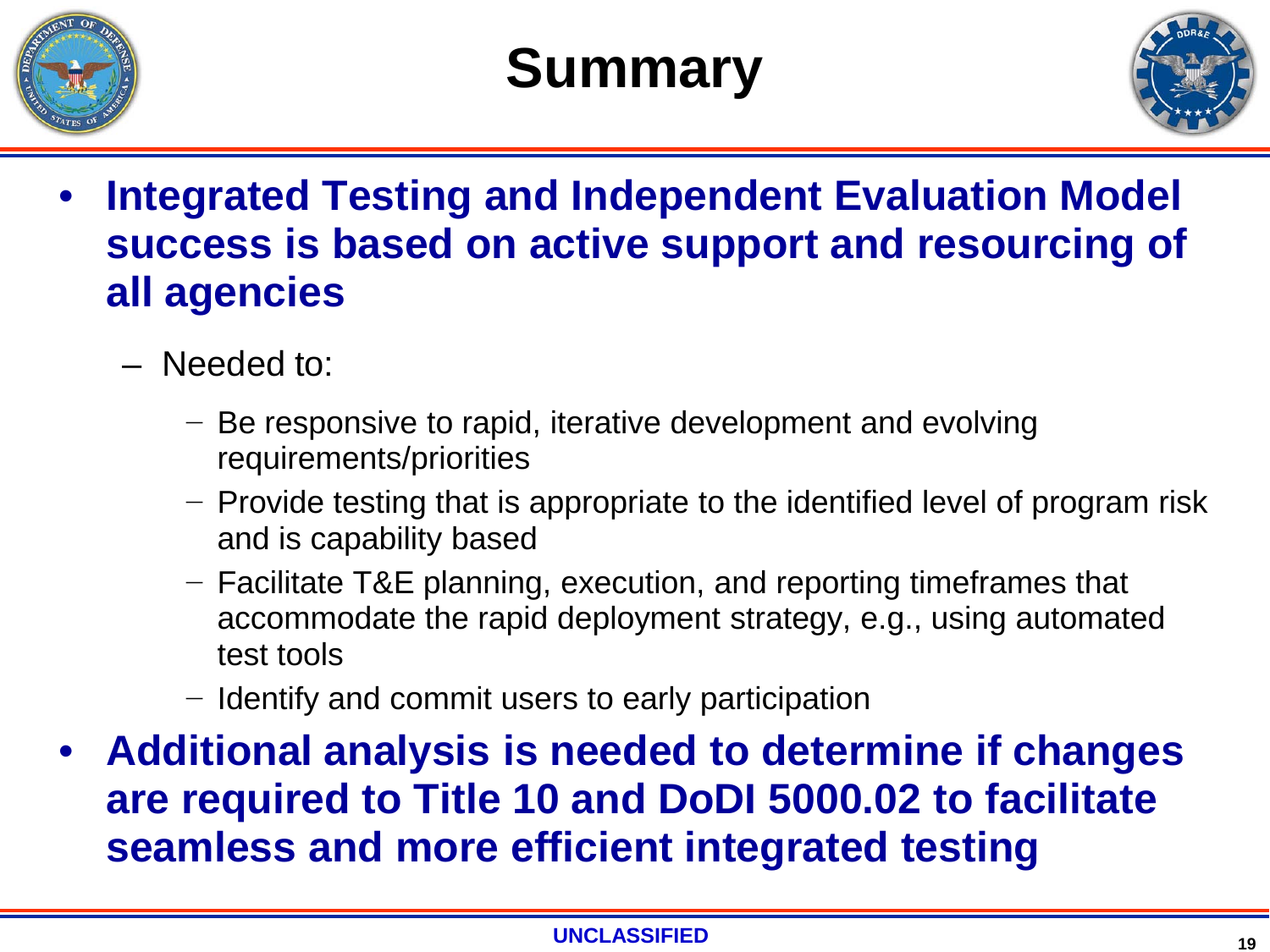







**The right information, to the right decision maker, at the right time, for**  *better* **decisions**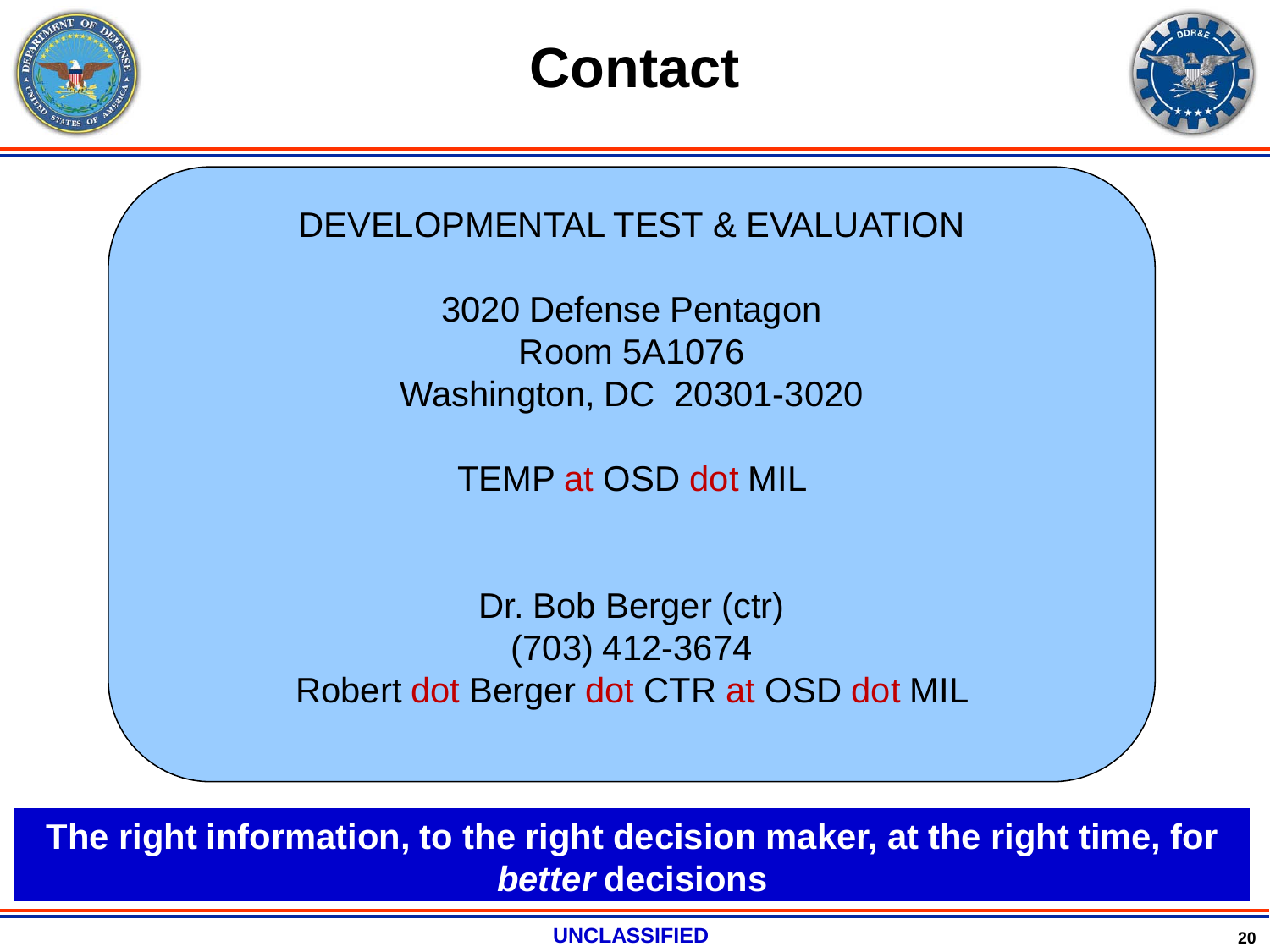



## **Questions?**

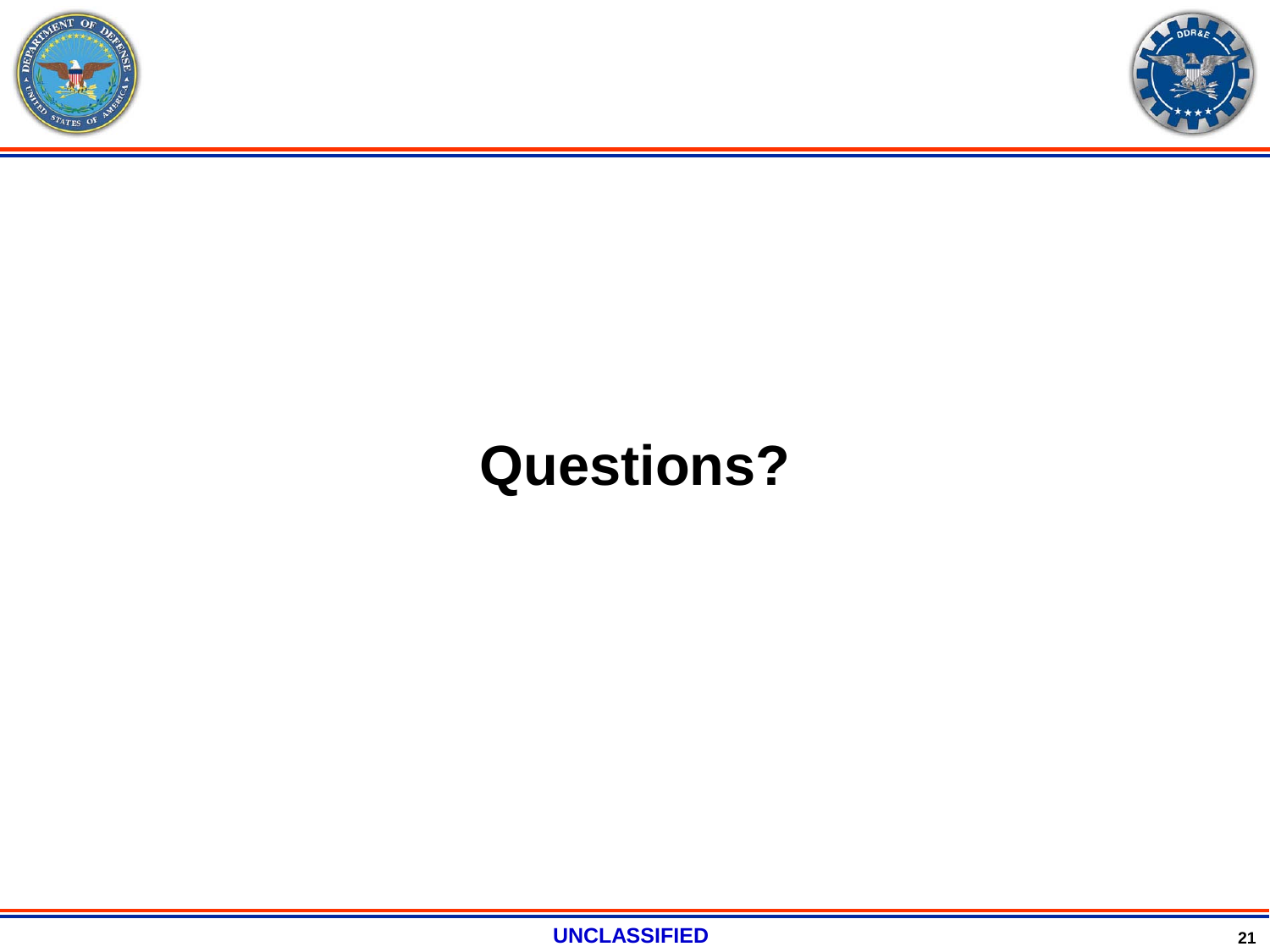



## **Back-Up**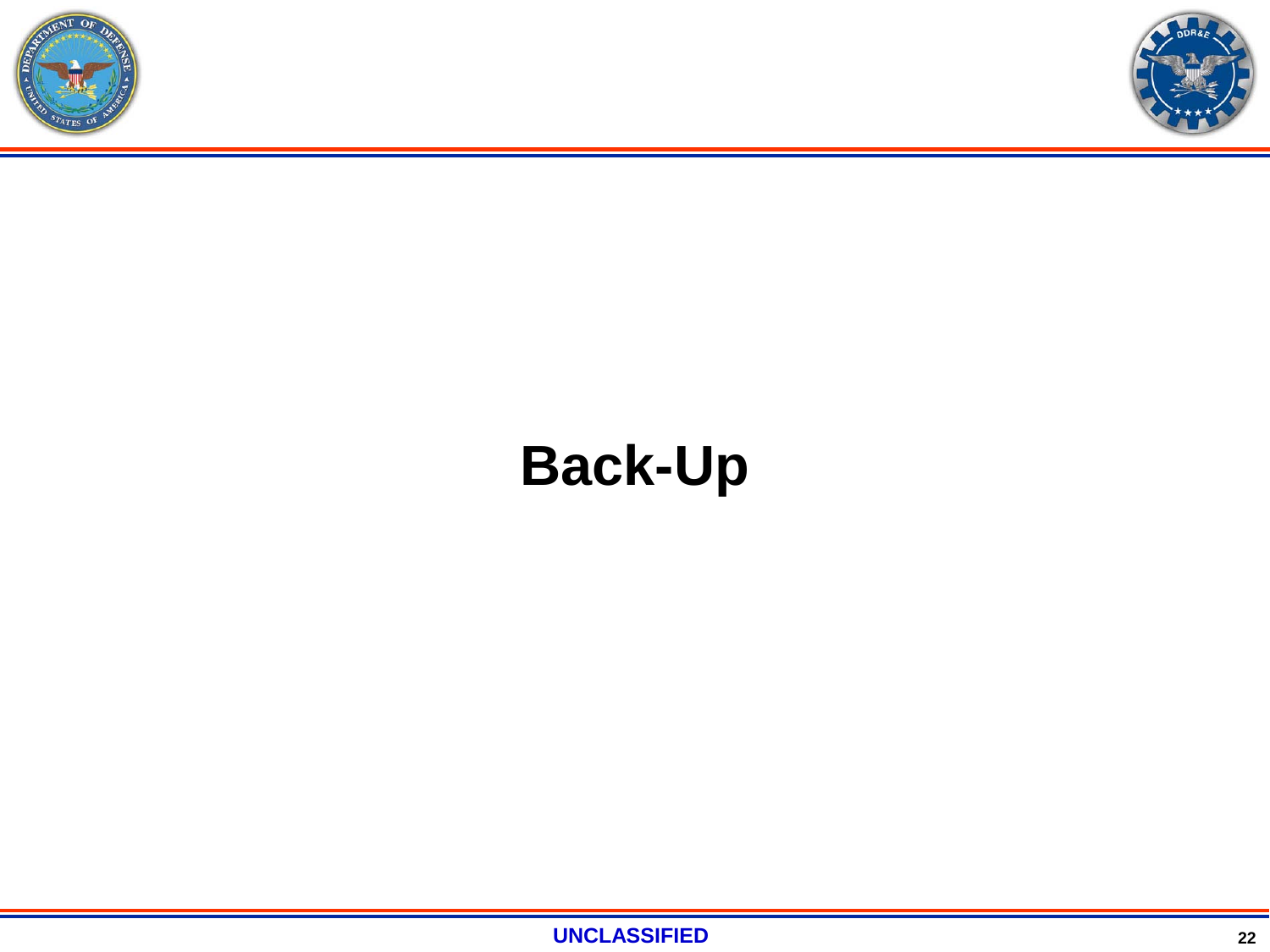



- **Integrated Testing is defined by OSD Memo, "Definition of Integrated Testing," dated 25 April 2008 (online at: <http://www.acq.osd.mil/sse/pg/index.html>):**
- *"the collaborative planning and collaborative execution of test phases and events to provide shared data in support of independent analysis, evaluation, and reporting by all stakeholders, particularly the developmental (both contractor and government) and operational test and evaluation communities."*

*From Interim Defense Acquisition Guide (DAG), 15 June 2009*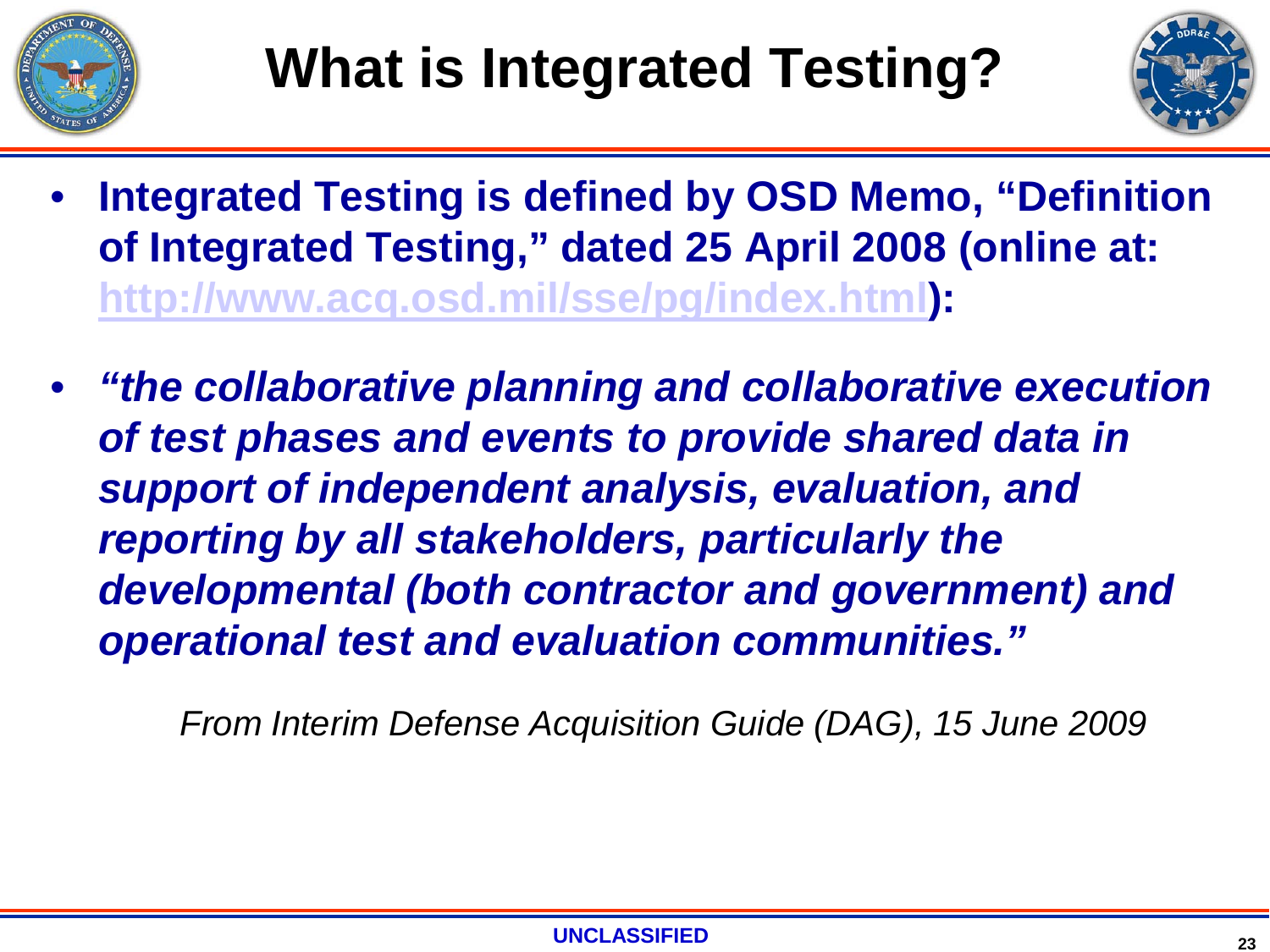



**"Integrated testing is not an event or separate test phase, nor is it a new type of test. Integrated testing is a process intended to result in resource efficiencies (time, money, people, and assets) and an enhanced data set for separate evaluations. For example, the data from an integrated test could be used by the contractor for design improvements, by the developmental evaluators for risk assessments, and the operational evaluators for operational assessments. However, integrated testing does not replace or eliminate the need for dedicated Initial Operational Test and Evaluation required by [10 USC](http://straylight.law.cornell.edu/uscode/html/uscode10/usc_sec_10_00002399----000-.html)  [2399,](http://straylight.law.cornell.edu/uscode/html/uscode10/usc_sec_10_00002399----000-.html) "Operational Test and Evaluation of Defense Acquisition Programs" And DoD Instruction 5000.02."** 

*From Interim Defense Acquisition Guide (DAG), 15 June 2009*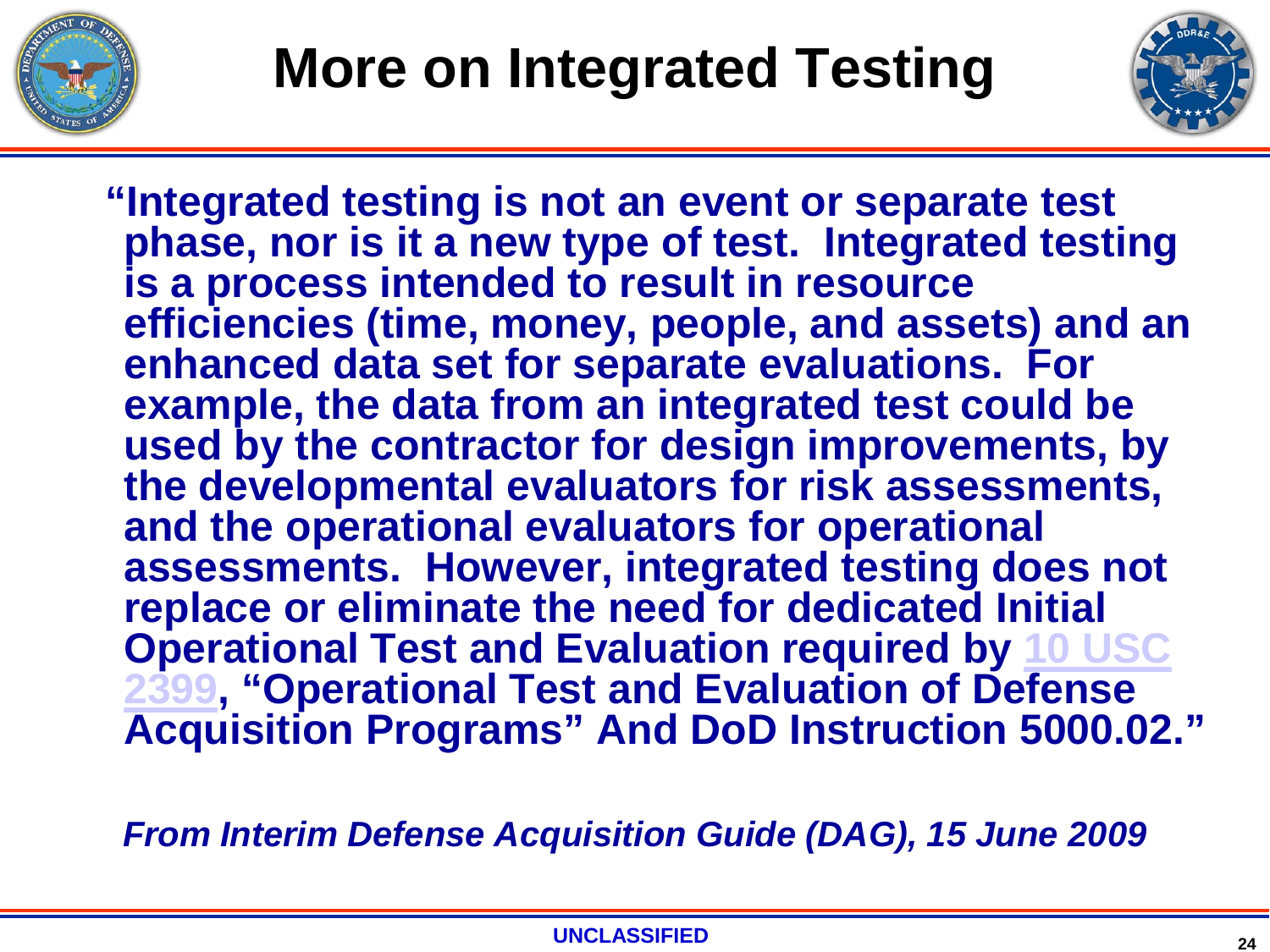



- **Improve the overall quality of DoD IT products**
- **Help reduce delivery time of product to market while being consistent with high quality**
- **Enhance acceptability by end users**
- **Effective use of limited T&E resources**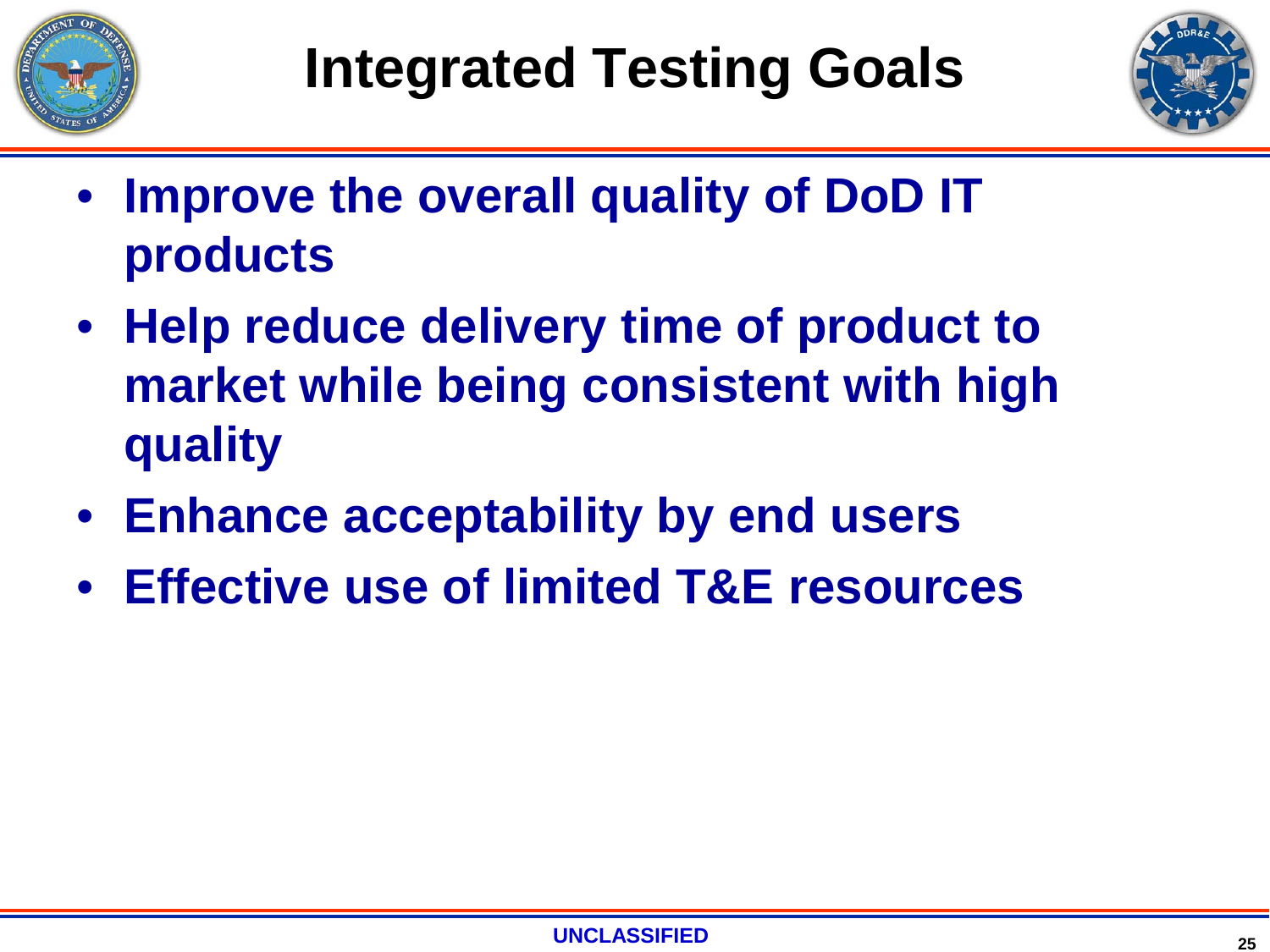

**Integrated Testing and Independent Evaluation Model Entrance Criteria**



- **Program capabilities clearly articulated**
- **Documented operational concept**
- **Outline a Tailored Information Support Plan (TISP)**
- **Automated Early Deficiency Resolution – provides efficiency and economy**
- **Event-driven schedules and exit criteria**
- **Seamless verification – "Integrated T&E"**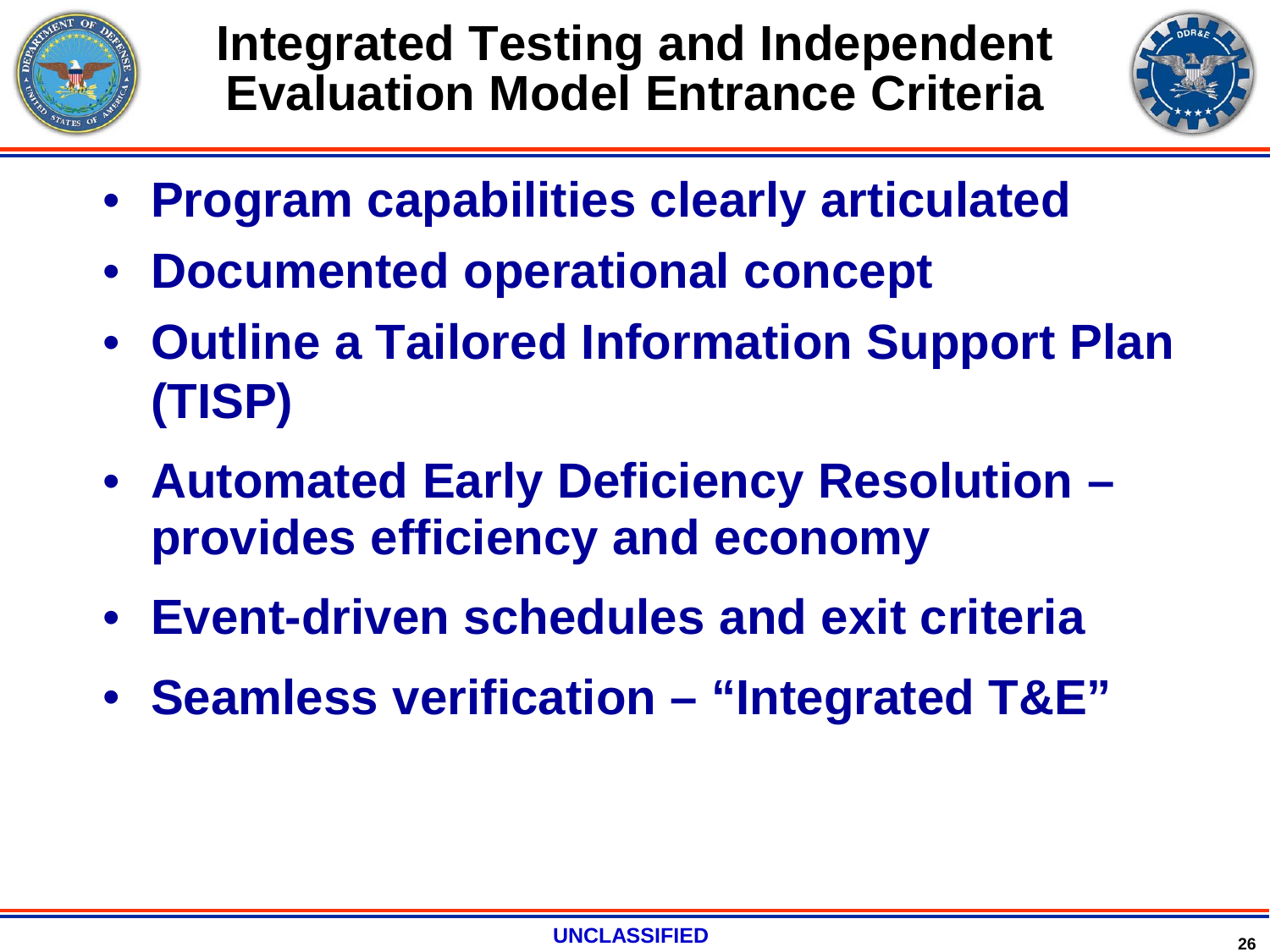

## **ITT Activities**



### **Form the ITT and focus on:**

#### **1.Engineering Processes**

- Risk areas, e.g., reliability
- $I A$
- IOP

#### **2.Required Documents**

- Statement of Capabilities
- Test & Evaluation Strategy (TES)

#### **3.Cost Estimates**

#### **4.RFPs - SOW**

- T&E CDRLs
- T&E environments
- **5. CM**
- **6. NR-KPP**
- **7. Identify C&A considerations**

#### **From architecture to ITT:**

- **1.Design changes**
- **2.Design review**
- **3.System design**
- **4.Data strategy**
- **5.IA and IOP considerations**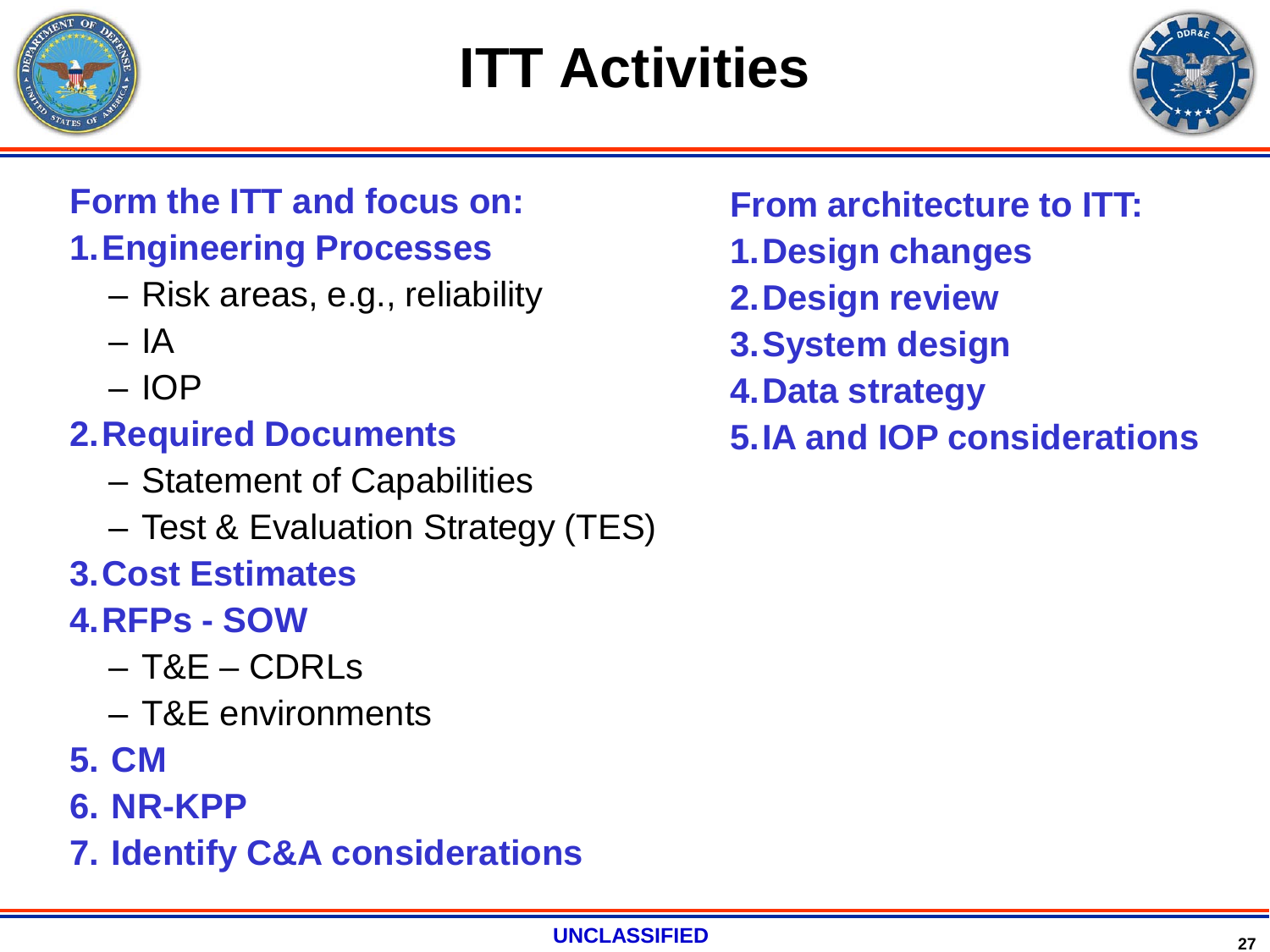

## **Appropriate T&E Environment Established**



- **Clear Government and developer roles**
- **RFP with core T&E environment including engineering**
- **Integrator to look at M&S to support engineering**
- **CM and T&E automated tools**
- **Appropriately sized/equipped development/T&E environment**
- **Centralized repository for everything: Test Plans, Test Reports, Test Results, Severity Codes, etc.**
- **Data Management (Joint/Engineering)**
- **T&E addressed in contract, e.g., specification contains CMMI level for the integrator/developer**
- **Governance**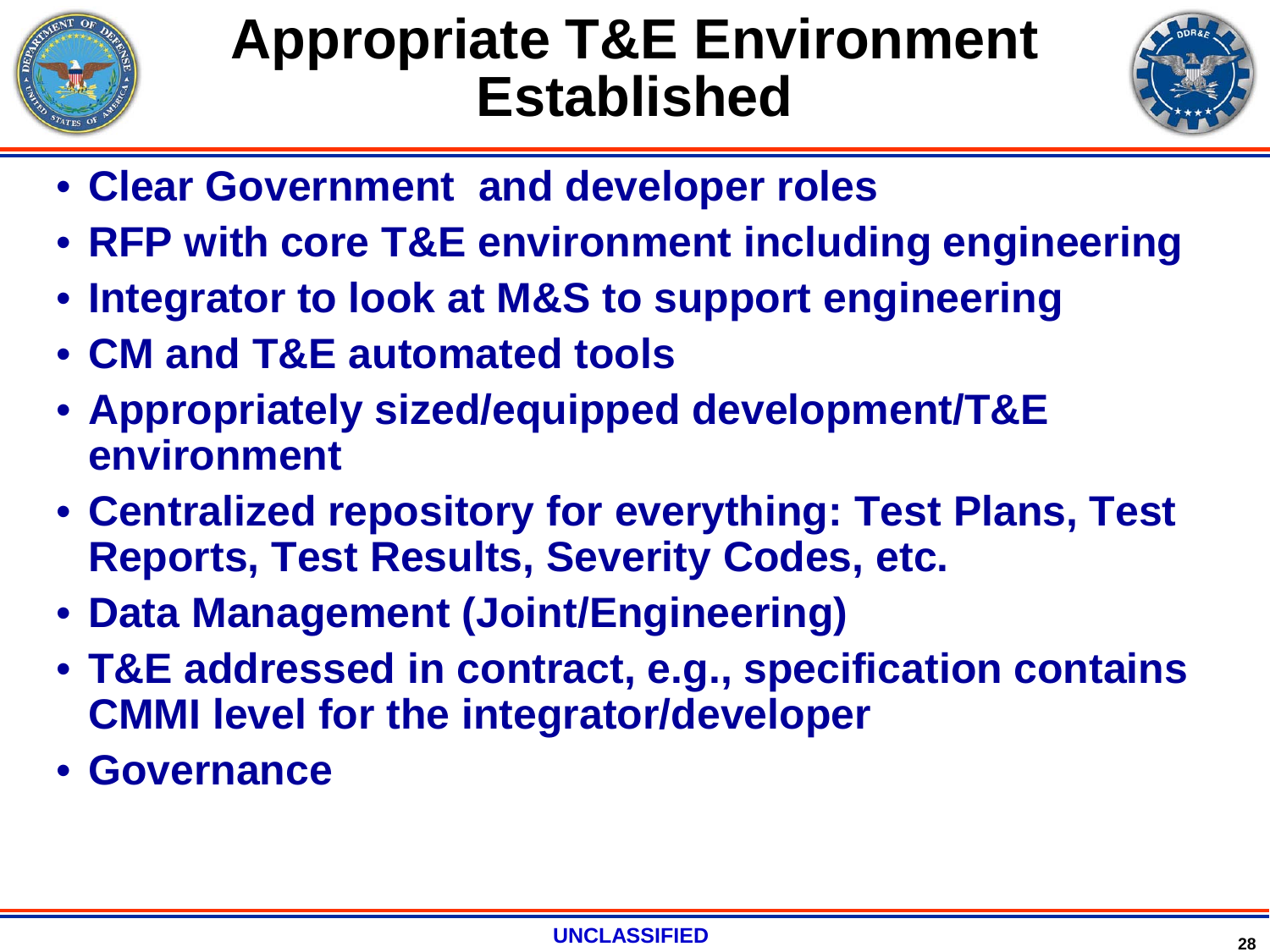

### **In Preparation for MS "A" Develop A T&E Strategy (TES) (cont.)**



- **Capabilities**
	- Data Integrity
	- Data Accuracy
- **Direct and Indirect Interfaces (Manual and automated)**
- **Timelines**
- **"illities"**
- **Certifications**
- **Laws, rules, etc.**
- **Define scope**
- **Modules created/changed**
- **Integration**
- **Roles and responsibilities**
- **Auditable**
- **CONOPS**
- **IA**
- **IOP**
- **Business reengineering**
- **CONOPs**
- **MOEs/MOSs**
- **Engineering**
- **T&E**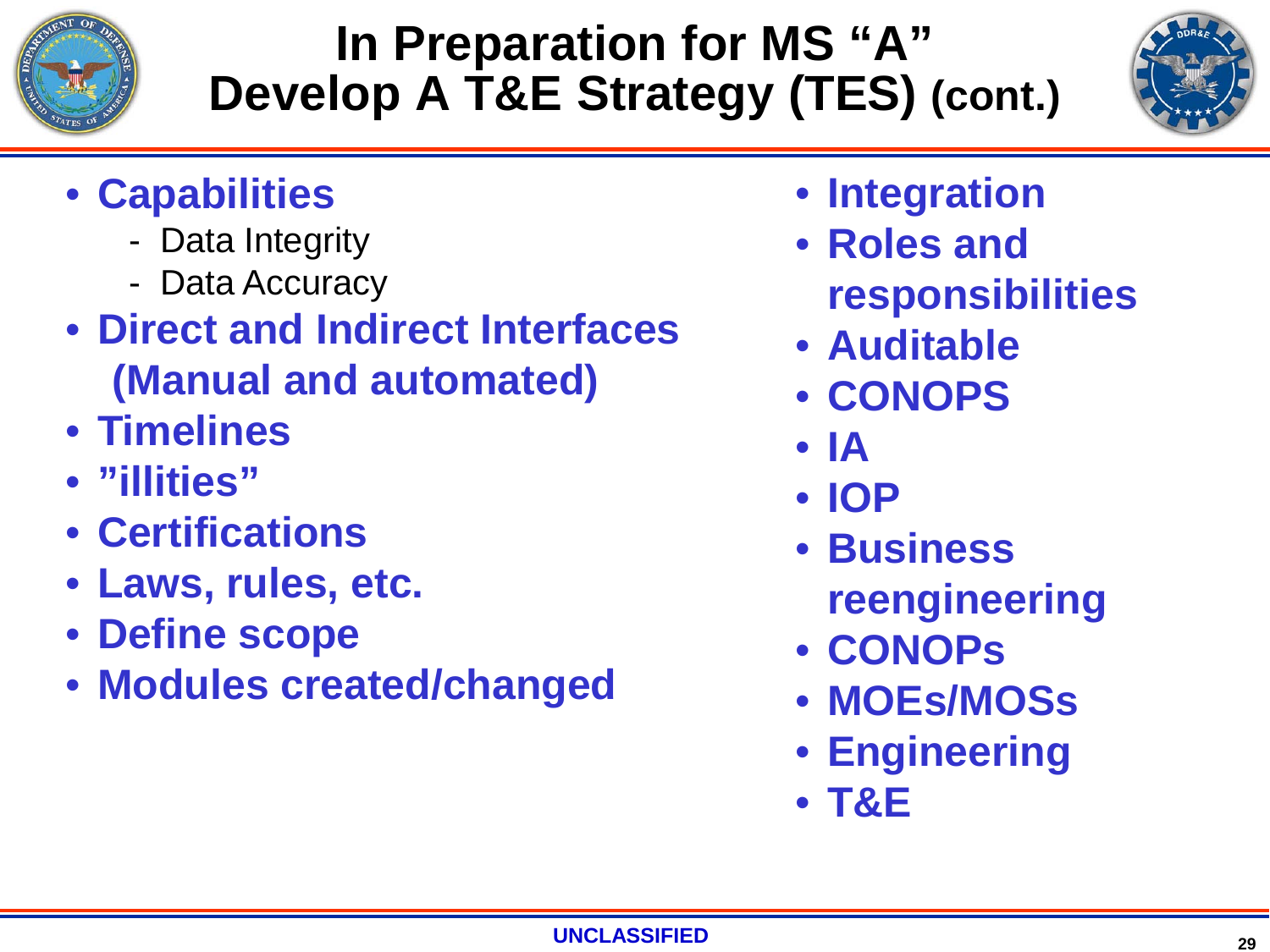

### **In Preparation for MS "A" Develop A T&E Strategy (TES) (cont.)**



### • **Examine mission context**

- –Determine if the system meets the user's daily mission
- –Identify the operational needs
- –Identify the Critical Mission Functions
- –Identify the End-to-End business processes
	- Determine what supports decision making

## • **Determine what is needed to move forward into DT&E and OT&E**

- –Identify realistic scenarios
- –Include SMEs/development in the planning process
- –Identify potential metrics for development, reliability, etc.
	- Identify and include metrics from developers to help reveal progress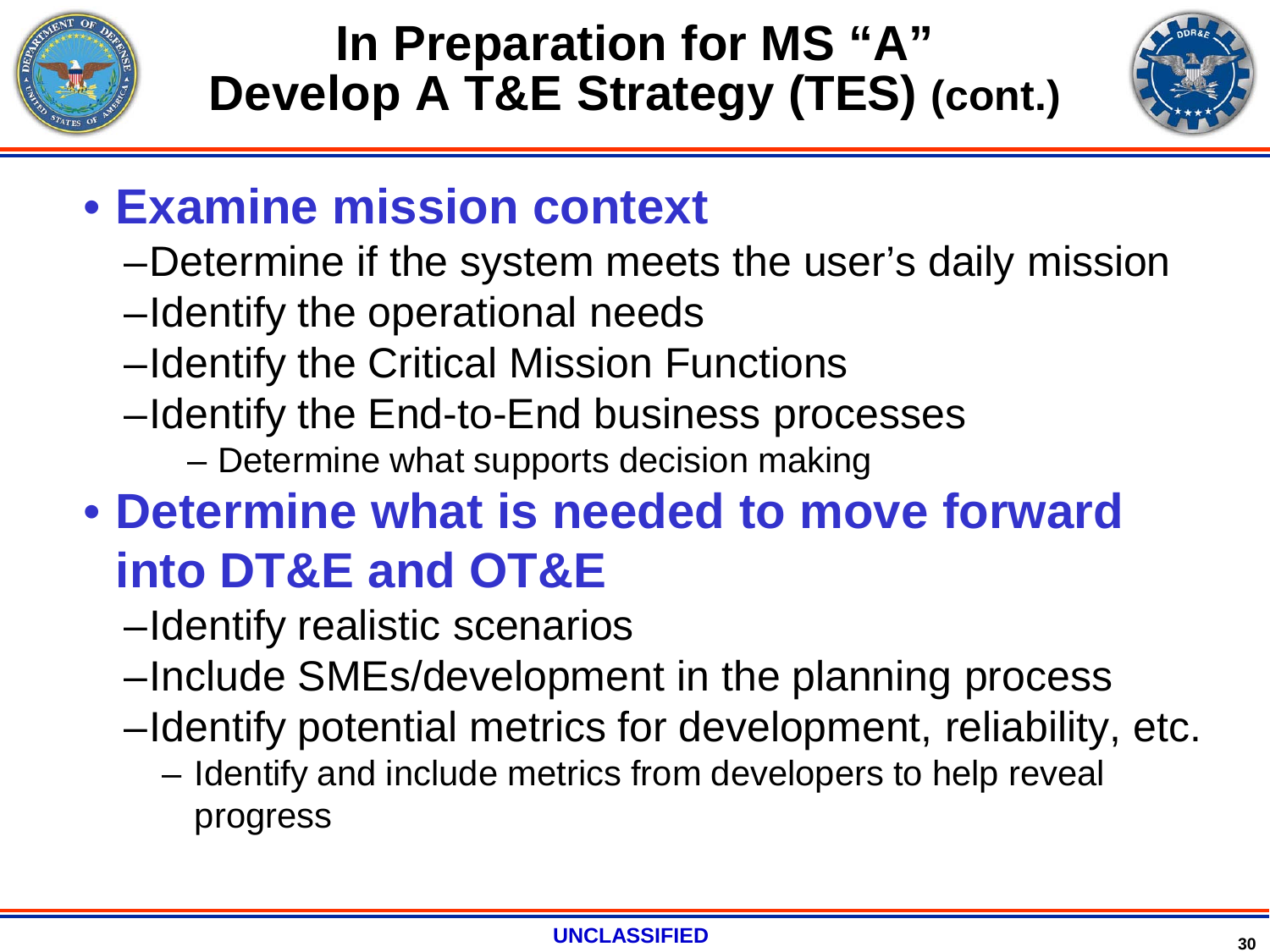



#### **TEMP (ITT has Lead)**

- Acquisition Strategy, APB
- Ensure T&E is consistent
- Use TES
- Capabilities definition, when, complete support
- Schedule
- MOEs, KPPs, User Functional Proponent
- Signed CDD
- Charter

#### **T&E Continuum (Beginning to End)**

- "Seamless"
- PM keeps his side of the bargain
- Integrator/developer contract
- Hold to DT&E events
- Entry / exit criteria / done criteria

#### **PMs are Responsible for:**

- SPPs
- CTPs
- COIs
- COICs
- AIs

#### **BCL - One Acq – CAE**

- One Functional Rep
- One T&E/OTA community

#### **TEMP Section 3**

**–** Now structured to support integrated testing methodology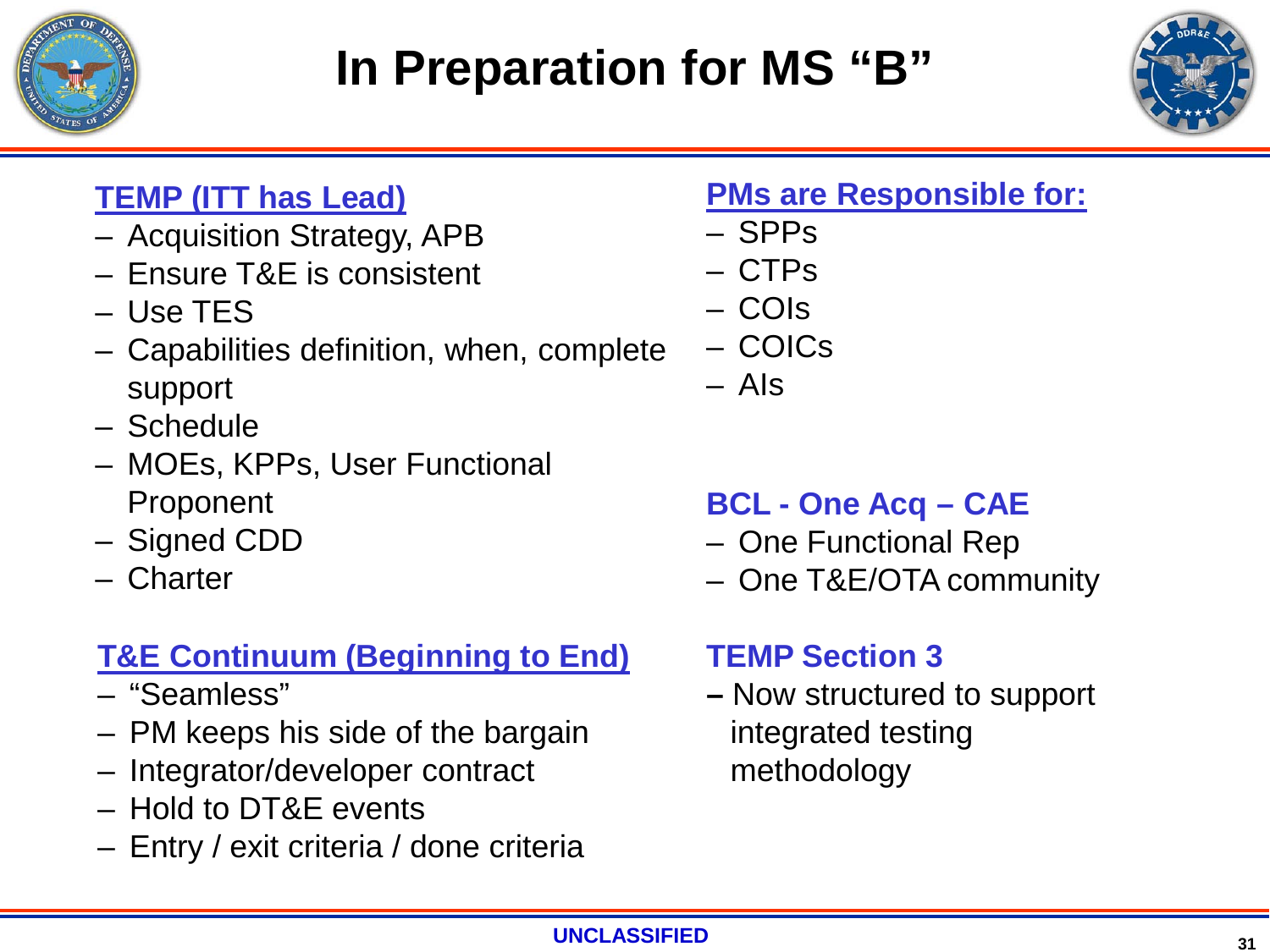



| <b>Planning for These Test Events</b> | <b>Build a Viable Set of Metrics</b> |
|---------------------------------------|--------------------------------------|
| <b>SIT</b>                            | - Visibility of metrics              |
| <b>OA</b>                             | - Scoring criteria - standard T&E    |
| <b>SQT</b>                            | definitions                          |
| <b>OA</b>                             | - Add to TEMP - Including Severity   |
| <b>SAT</b>                            | Ratings                              |
| <b>IOT&amp;E</b>                      | - Requirements Traceability          |
|                                       | - BEA compliance and verification    |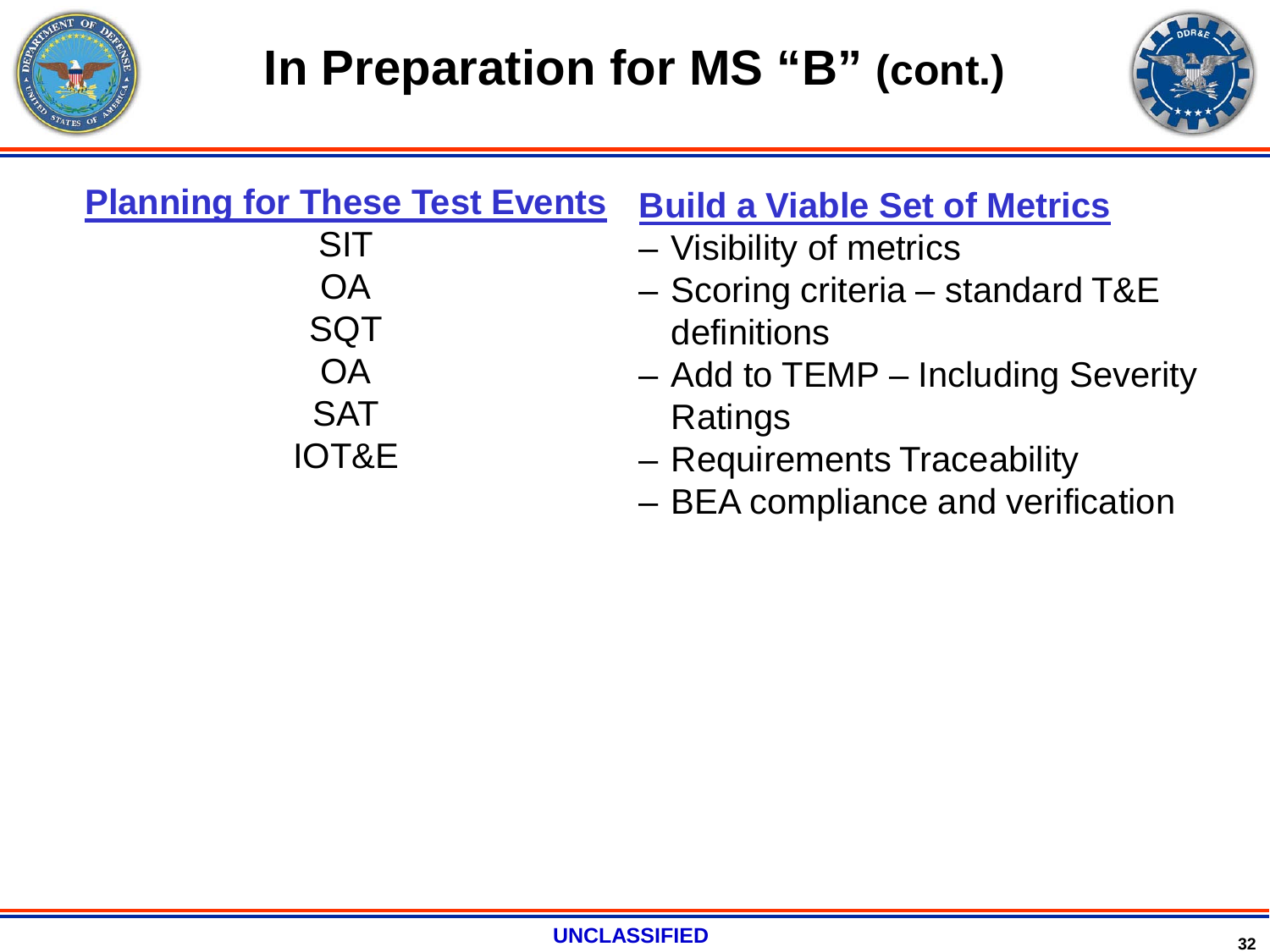



- **AoA**
- **TEMP**
- **SEP**
- **TISP**
- **Acquisition Strategy**
- **CONOPS**
- **Capabilities or Business Case Document**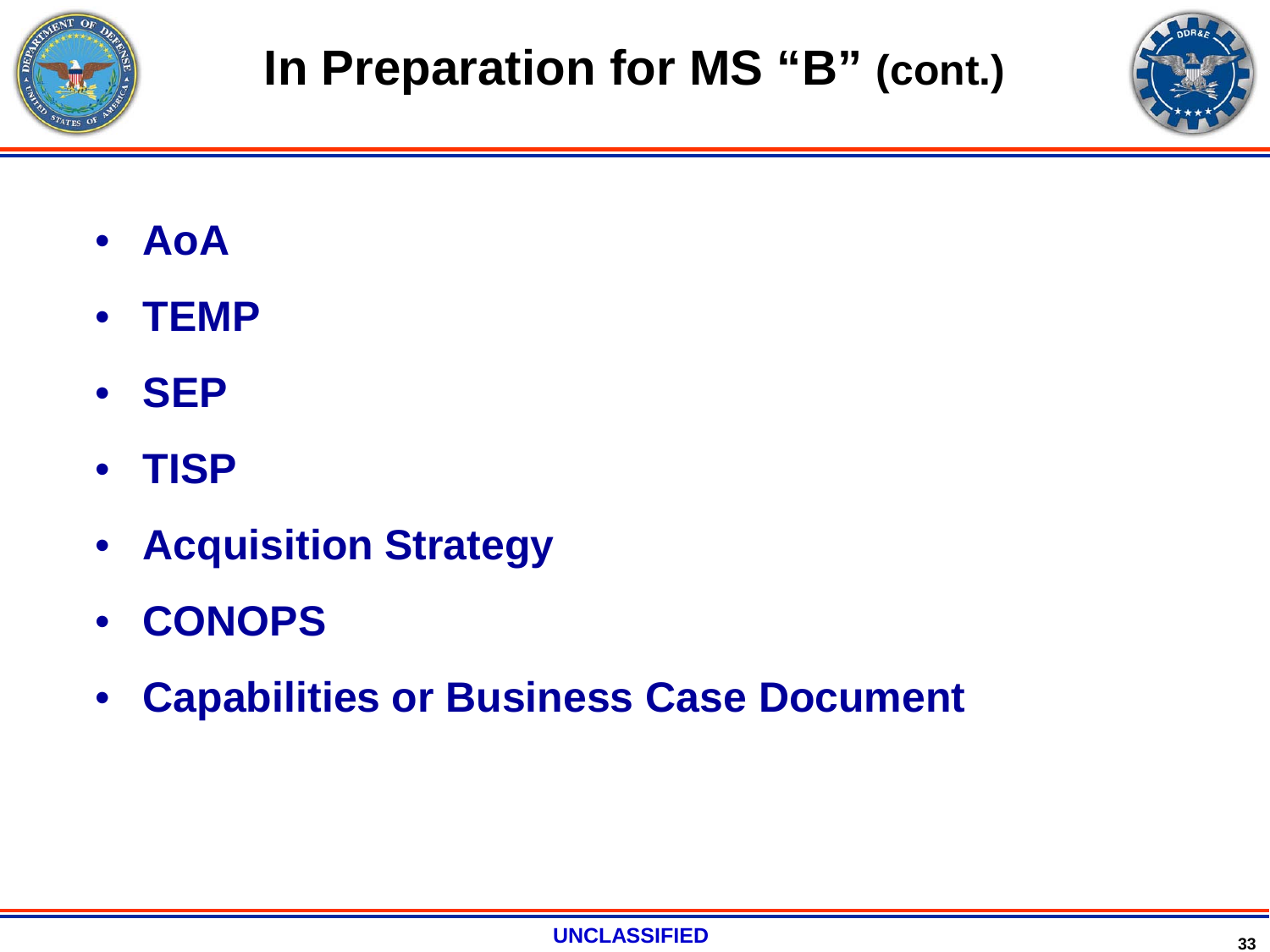

### **Pre-MS "B" – AoA Examine Following Options**



#### • **In the DoD, we have 4 basic types of IT systems characterized as follows:**

- Custom coding plus COTS modules
- COTS, component aggregation, "glue code"
- COTS with major configuration and business rule modification
- 90%+ COTS and minor configuration modification , i.e., "shrink wrap" usable with setup parameters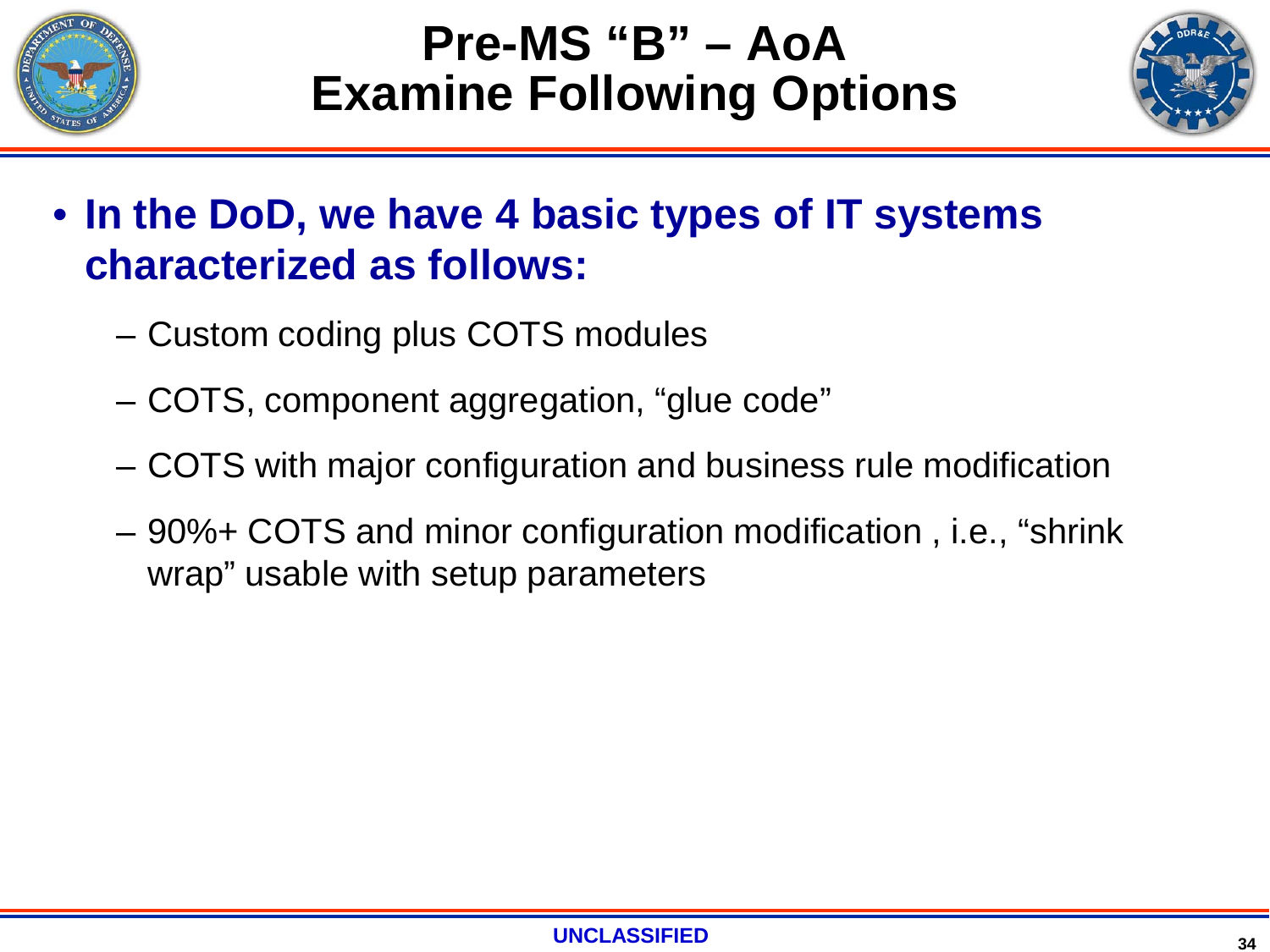



- **Local Processes**
- **Architectural Alignment**
- **Test & Evaluation**
- **Baseline Management and CM**
	- Functional
	- Allocated
	- Production
- **Interoperability**
- **COOP**
- **Security**
- **CONOPS**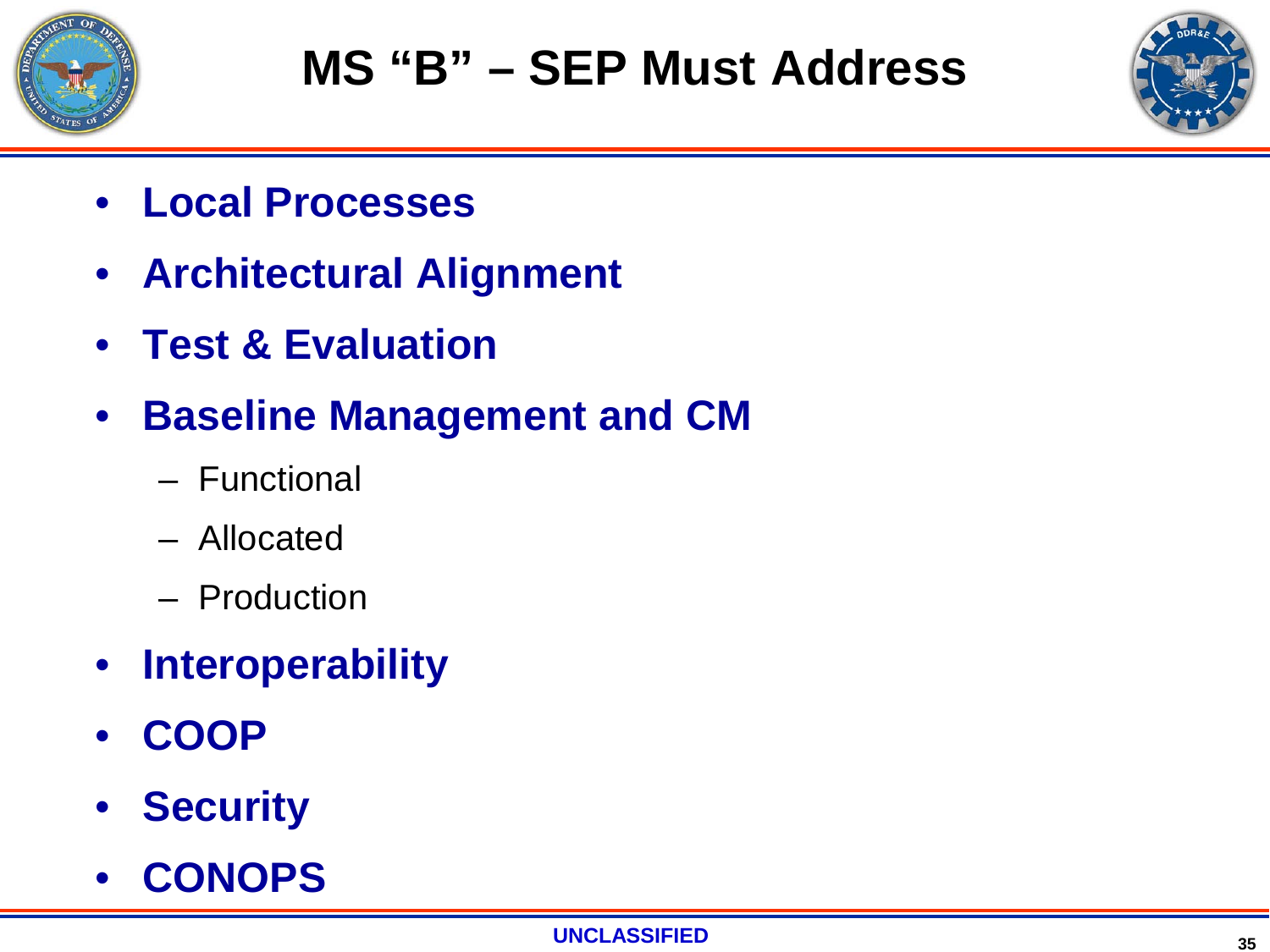



#### • **Training**

- Administrative
- Testers
- End Users
- **Supportability**
- **Technology Refreshment**
- **Licensing**
- **COOP**
- **Security**
- **CONOPS**
- **Architectural Products**
- **NR-KPP**